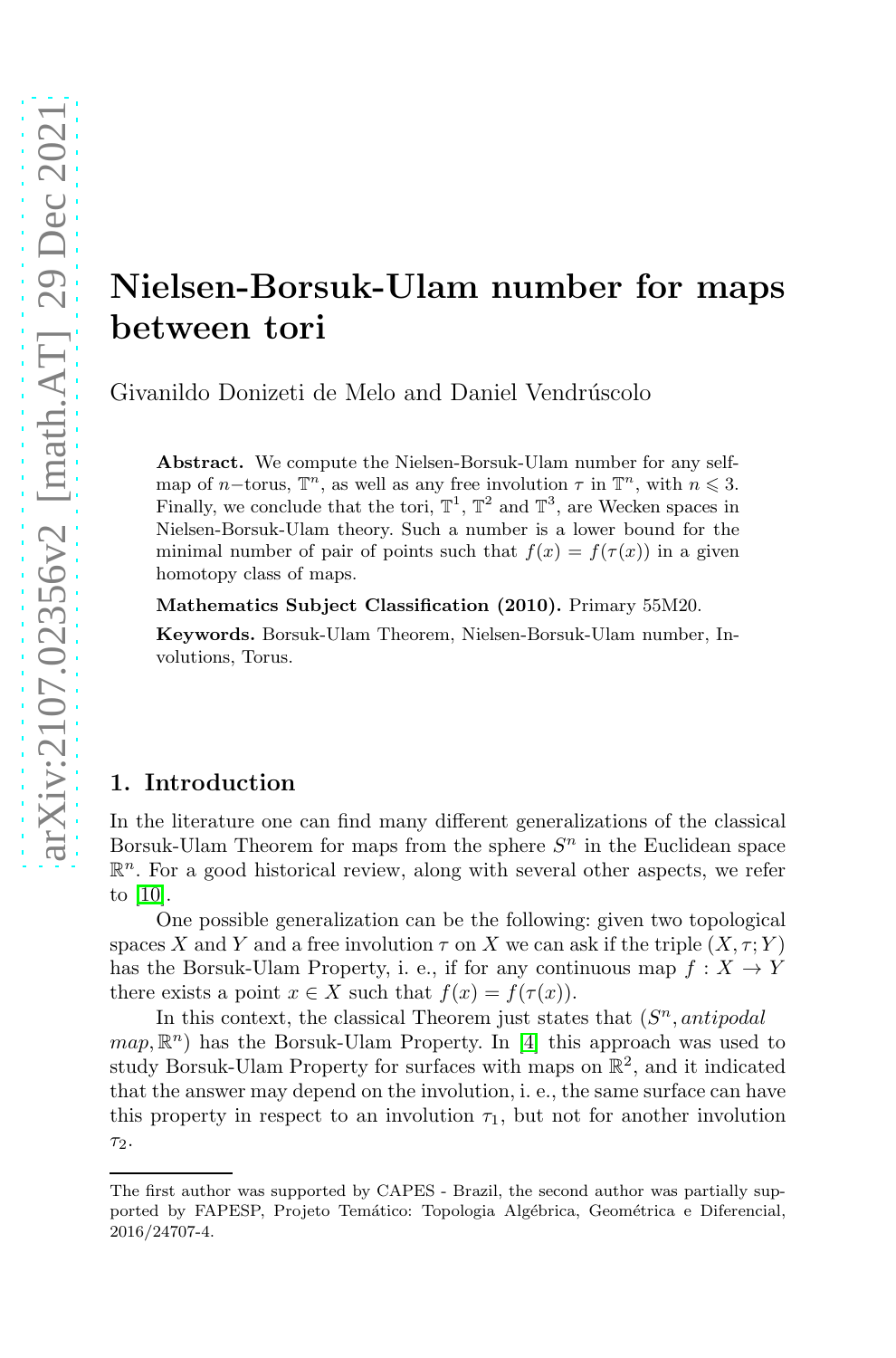Accordingly, [\[5\]](#page-20-1) discusses the triples  $(X, \tau, S)$  with Borsuk-Ulam Property where X is a  $CW$ -complex,  $\tau$  is a cellular involution and S is a connected closed surface, using braids group of surfaces.

More recently (in [\[6\]](#page-20-2)) the Borsuk-Ulam Property was stated not for a triple  $(X, \tau, Y)$  but for each homotopy class of selfmaps of surfaces with Euler characteristic zero. It must be noted that for maps on  $\mathbb{R}^n$  there is only one such class, however, this is not generally the case.

From this perspective, while investigating for which homotopy class of maps  $f: X \to Y$  it is true that for any  $f'$  in such class, there exists a point  $x \in X$  such that  $f'(x) = f'(\tau(x))$ , the studies [\[2,](#page-19-1) [3\]](#page-19-2) have taken on a different approach. Using ideas from Nielsen fixed point theory, Nilsen Borsuk-Ulam classes and a Nilsen Borsuk-Ulam number were defined, for a homotopy class of maps between triangulated, orientable, closed manifolds. Such invariant is a lower bound, in the homotopy class, for the number of pairs of points satisfying  $f(x) = f(\tau(x))$ . In the present study we compute the Nielsen-Borsuk-Ulam number for selfmaps of tori until dimension 3.

We will define the *n*-torus, denoted by  $\mathbb{T}^n$ , as the quotient space  $\mathbb{R}^n/\mathbb{Z}^n$ and we remember that  $\pi_1(\mathbb{T}^n) = \mathbb{Z}^n$ , and that n-torus is a  $K(\pi, 1)$  space. So the set of homotopy classes of selfmaps of the n-torus,  $[\mathbb{T}^n, \mathbb{T}^n]$ , is in bijection with the set of homomorphisms,  $hom(\mathbb{Z}^n, \mathbb{Z}^n)$ , and this set can be regarded as the  $n \times n$ -integer matrices. Occasionally, there will be a slight notation abuse between an equivalence class and some of their representatives. We will always see tori as abelian groups, therefore, we will use additive notation for the group operation.

Interestingly, the results presented here show that, for  $n \leq 3$ , the triples  $(\mathbb{T}^n, \tau, \mathbb{T}^n)$  do not have the Borsuk-Ulam Property, for any involution  $\tau$ , and also, that tori are Wecken spaces in Nielsen-Borsuk-Ulam theory. In each case, we present maps that realize Nielsen-Borsuk-Ulam number.

In the proofs of Theorems [3.1,](#page-4-0) [4.3](#page-5-0) and [5.1](#page-8-0) a similar reasoning was adopted, given a map  $f$  that represents a homotopy class, we show that there is a small perturbation of  $f$  in this same class, usually called  $f'$ , such that  $f'$  realizes the Nielsen-Borsuk-Ulam number.

This study consists of 5 sections, this introduction included. Section 2 gives a brief overview of Nielsen-Borsuk-Ulam theory (following [\[2,](#page-19-1) [3\]](#page-19-2)), Sections 3, 4 and 5 deal with the computation of the Nielsen-Borsuk-Ulam number for selfmaps of tori in dimension 1, 2 and 3, respectively, and Section 6 presents some considerations for tori of greater dimension.

#### 2. Nielsen-Borsuk-Ulam theory

For practical reasons, we will reproduce in this section some definitions and propositions from [\[2\]](#page-19-1) and [\[3\]](#page-19-2).

Denoting by  $Coin(f, f \circ \tau)$  the coincidence set of the pair  $(f, f \circ \tau)$ , [\[2,](#page-19-1) Theorem 2.1] shows, in the context of simplicial complexes, that we can suppose  $Coin(f, f \circ \tau)$  finite. Moreover [\[2,](#page-19-1) Theorem 3.5] shows that if two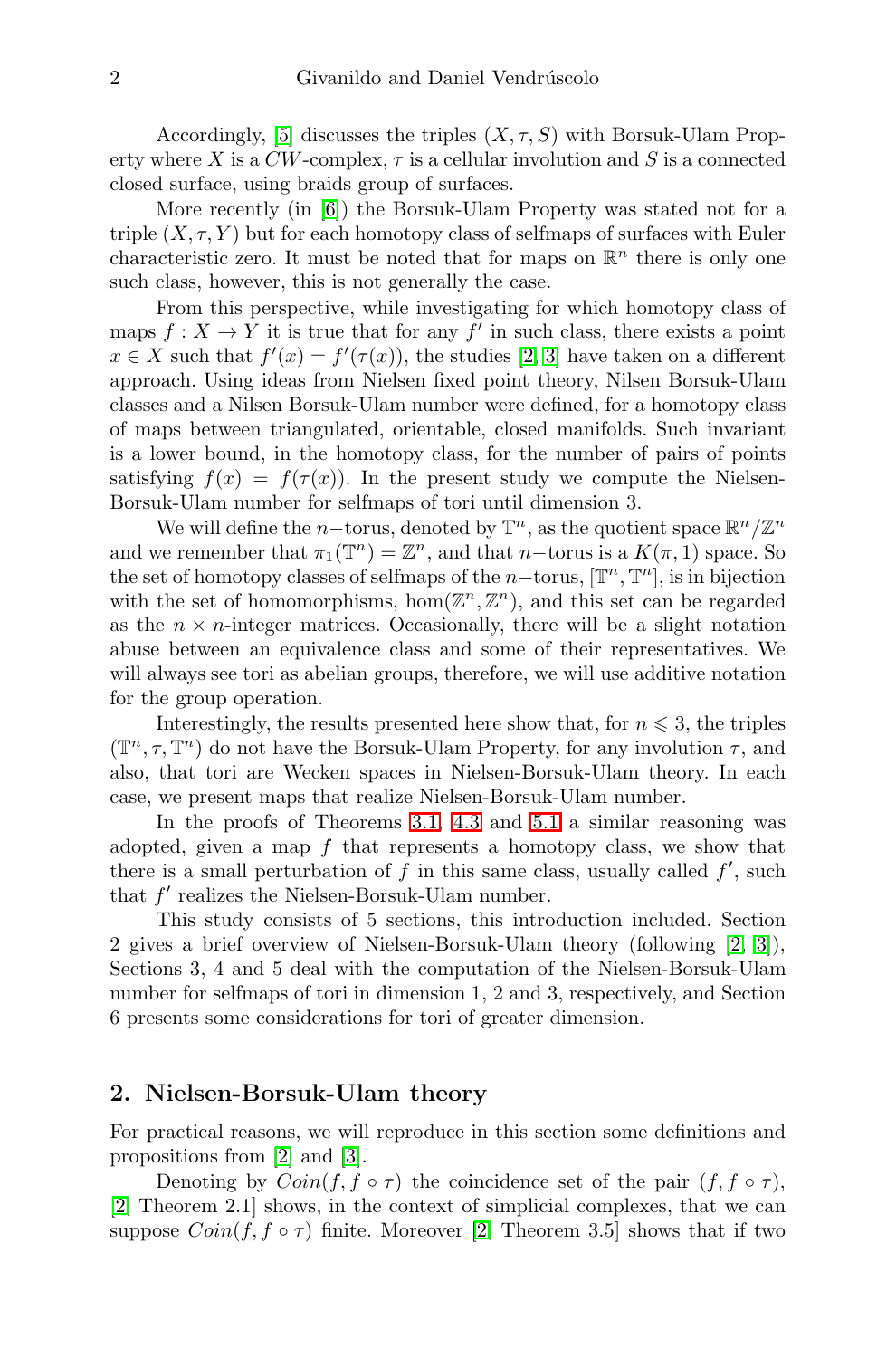homotopic maps, f and g, are such that  $Coin(f, f \circ \tau)$  and  $Coin(g, g \circ \tau)$  are both finite, then there exists a homotopy between them with such set finite in each level.

**Definition 2.1.** [\[3,](#page-19-2) 2.1] *Let*  $(X, \tau; Y)$  *be a triple where* X *and* Y *are finite* n*-dimensional complexes,* τ *is a free simplicial involution on* X *for any map*  $f: X \to Y$  with  $Coin(f, f \circ \tau) = \{x_1, \tau(x_1), \ldots, x_m, \tau(x_m)\}\)$ , we define the *Borsuk-Ulam coincidence set for the pair* (f, τ)*, as the set of pairs:*

$$
BUCoin(f; \tau) = \{(x_1, \tau(x_1)); \ldots; (x_m, \tau(x_m))\}
$$

and we say that two pairs  $(x_i, \tau(x_i)), (x_j, \tau(x_j))$  are in the same Borsuk-Ulam *coincidence class if there exists a path*  $\gamma$  *from a point in*  $\{x_i, \tau(x_i)\}$  *to a point in*  $\{x_i, \tau(x_i)\}$  *such that*  $f \circ \gamma$  *is homotopic to*  $f \circ \tau \circ \gamma$  *with fixed endpoints.* 

Definition 2.2. [\[3,](#page-19-2) 2.2] *A Borsuk-Ulam coincidence class* C *is called single if for one (or any) pair*  $(x, \tau(x)) \in C$  *there exists a path*  $\gamma$  *from* x to  $\tau(x)$ *such that*  $f \circ \gamma$  *is homotopic to*  $f \circ \tau \circ \gamma$  *with fixed endpoints.* 

Proposition 2.3. [\[3,](#page-19-2) 2.4] *A Borsuk-Ulam coincidence class* C *is single if, and only if, it is composed of just one usual coincidence class of the pair* (f, f ◦ τ)*. Moreover, if* C *is a finite Borsuk-Ulam coincidence class of the pair*  $(f, \tau)$  *which is not single (called double), then we can change the labels of the elements of* C *in a way that:*

- $\bullet \ \ C = \{(x_1, \tau(x_1)), \ldots, (x_k, \tau(x_k))\};\$
- $C = C_1 \cup C_2$  *where*  $C_1$  *and*  $C_2$  *are usual coincidence classes of the pair*  $(f, f \circ \tau);$
- $C_1 = \{x_1, \ldots, x_k\}$  and  $C_2 = \{\tau(x_1), \ldots, \tau(x_k)\}.$

At the begining of page 615 of [\[3\]](#page-19-2) there is an observation about the relation between the local indices  $ind(f, f \circ \tau; c)$  and  $ind(f, f \circ \tau; \tau(c))$  in orientable manifolds. However, in this observation the effect of dimension was neglected. In fact, we have:

$$
ind(f, f \circ \tau; c) = \begin{cases} (-1)^{n} ind(f, f \circ \tau; \tau(c)) & \text{if } \tau \text{ preserves orientation,} \\ (-1)^{n-1} ind(f, f \circ \tau; \tau(c)) & \text{if } \tau \text{ reverses orientation.} \end{cases}
$$

where  $ind(f, f \circ \tau; c)$  is the usual local index for coincidence and n is the dimension of the manifold.

This change does not affect the results in [\[3\]](#page-19-2), however, it will be necessary to reorganize the definition of *pseudo-index* used there.

Definition 2.4. [\[3,](#page-19-2) Compare with Definition 2.5] *Let* X *and* Y *be closed orientable triangulable n-manifolds,*  $\tau$  *a free involution on* X *and*  $f: X \rightarrow Y$ *a continuous map such that*  $BUCoin(f, \tau)$  *is finite. If*  $C = \{(x_1, \tau(x_1)), \ldots,$  $(x_k, \tau(x_k))$  *is a Borsuk-Ulam coincidence class of the pair*  $(f, \tau)$ *, we define the pseudo-index of* C, denoted  $|ind|(f, \tau; C)$ , by: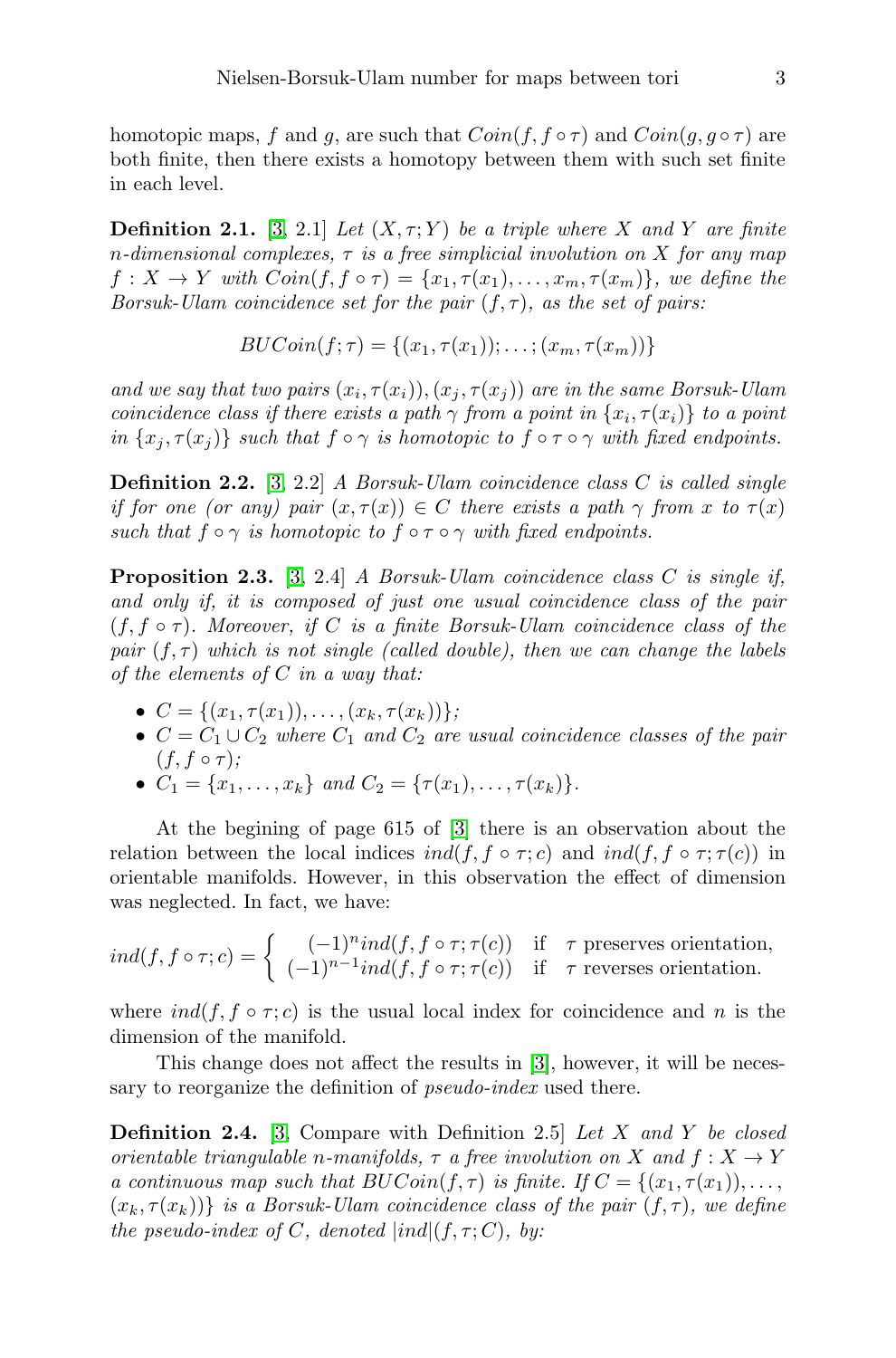$\sqrt{ }$   $\sum$  $x_i \in C$  $ind(f, f \circ \tau; x_i) \ mod \ 2 \ \quad (if \ C \ is \ single) \ and$  $(\tau$  reverses orientation and n is even; or  $\tau$  preserves orientation and n is odd.)  $ind(f, f\circ \tau; C)$ 2 (if C is single) and  $(τ$  preserves orientation and n is even; or  $\tau$  reverses orientation and n is odd.) |ind(f, f  $\circ \tau$ ; C<sub>1</sub>)| (if C is double,  $C = C_1 \cup C_2$ ) and<br>
( $\tau$  reverses orientation and n is ev  $(τ$  reverses orientation and n is even; or τ preserves orientation and n is odd.)  $\tau$  preserves orientation and n is or<br>
ind(f, f ∘  $\tau$ ; C<sub>1</sub>) (if C is double,  $C = C_1 \cup C_2$ ) and<br>
( $\tau$  preserves orientation and n is e<br>
or  $(τ$  preserves orientation and n is even; or  $\tau$  reverses orientation and n is odd.)

*where*  $C_1$  *and*  $C_2$  *are disjoint usual coincidence classes of the pair*  $(f, f \circ \tau)$ *.* 

We call a Borsuk-Ulam coincidence class C essential if  $|ind|(f, \tau; C) \neq 0$ and we define  $NBU(f, \tau)$ , the Nielsen-Borsuk-Ulam number of the pair  $(f, \tau)$ , as the number of essential Borsuk-Ulam coincidences classes. The definitions above are exactly what we need in order to prove:

Proposition 2.5. [\[3,](#page-19-2) 2.7] If  $f'$  is a map homotopic to f then  $f'$  has at least NBU(f, τ) *pairs of Borsuk-Ulam coincidence points.*

### 3. Nielsen-Borsuk-Ulam number in  $\mathbb{T}^1$

Our objective here is to use the classification of free involutions and compute, using good representatives, the Nielsen-Borsuk-Ulam number for each homotopy class of maps.

We know that the 1-torus,  $\mathbb{T}^1$ , is homeomorphic to  $S^1$ , with the only free involution in  $S^1$  being the antipodal:

$$
\tau(x) = x + \frac{1}{2}.
$$

Let  $f: S^1 \to S^1$  be a map, up to homotopy we can consider  $f(x) = ax$ with  $a \in \mathbb{Z}$ . If a is an odd number, we have  $\text{Coin}(f, f \circ \tau) = \emptyset$ , implying that the Nielsen-Borsuk-Ulam number is zero. Now, if  $a$  is an even number then  $\operatorname{Coin}(f, f \circ \tau) = S^1.$ 

We will use a small perturbation of f, in order to do so, we define  $\epsilon$ :  $\mathbb{T}^1 \to \mathbb{T}^1$  given by  $\epsilon(t) = \frac{1}{3} \text{sen}(2\pi t)$  and  $f'(x) = ax + \epsilon(x)$ . Then  $\text{Coin}(f', f')$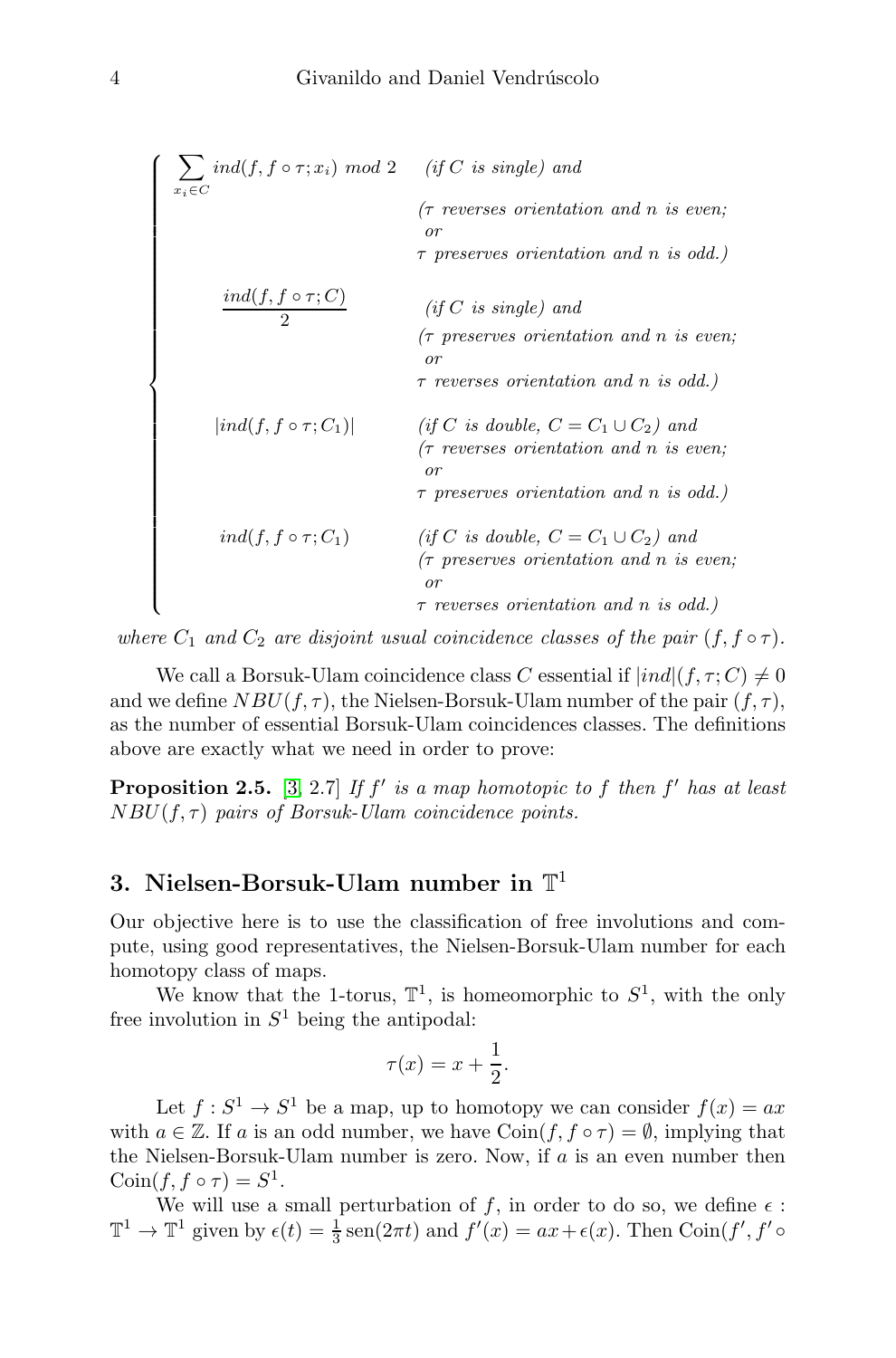$\tau$ ) = {0,  $\frac{1}{2}$ } and BUCoin(f',  $\tau$ ) = {(0,  $\frac{1}{2}$ )}, both coincidence points in the same coincidence class, so we have a unique single Borsuk-Ulam coincidence class with pseudo-index  $|\text{ind}|(f', f' \circ \tau; C) = 1$ . Therefore, NBU $(f, \tau) = 1$ . By doing this, we have just proved the following result.

<span id="page-4-0"></span>**Theorem 3.1.** Let  $f: S^1 \to S^1$  be a map, with  $f# = (a)$  and  $a \in \mathbb{Z}$ . Then

$$
NBU(f,\tau) = \begin{cases} 1 & \text{if } a \text{ is even;} \\ 0 & \text{if } a \text{ is odd,} \end{cases}
$$

where  $f_{\#}$  is the homomorphism induced from f in the fundamental group. *Moreover, for each map*  $f : S^1 \to S^1$  *there exists*  $f'$  *homotopic to*  $f$  *that realizes the* NBU $(f, \tau)$ *, i.e.,*  $S^1$  *is a Wecken type space in Nielsen-Borsuk-Ulam theory.*

### 4. Nielsen-Borsuk-Ulam number in  $\mathbb{T}^2$

We must remember that two free involutions  $\tau_1$ ,  $\tau_2$  in M (closed, connected and orientable n−manifolds) are equivalent if there exists a homeomorphism  $h: M \to M$  such that  $h \circ \tau_2 = \tau_1 \circ h$ , i.e., the diagram



is commutative.

In [\[5,](#page-20-1) Proposition 30, Proposition 32] we can find a classification for free involutions on  $\mathbb{T}^2$ , i.e, the authors proved that there are two free involutions in the torus  $\mathbb{T}^2$ , up to equivalence. Consider the following free involutions:

$$
\tau_1: \mathbb{T}^2 \to \mathbb{T}^2
$$
  
\n
$$
(x, y) \mapsto \left(x + \frac{1}{2}, y\right), \qquad \qquad (x, y) \mapsto \left(-x, y + \frac{1}{2}\right).
$$

The free involutions  $\tau_1$  and  $\tau_2$  are not equivalent, because the space of orbits  $\mathbb{T}^2_{\tau_1} := \frac{\mathbb{T}^2}{x \sim \tau_1}$  $\frac{\mathbb{T}^2}{x \sim \tau_1(x)}$  is homeomorphic to  $\mathbb{T}^2$  and the space of orbits  $\mathbb{T}^2_{\tau_2} := \frac{\mathbb{T}^2}{x \sim \tau_2}$  $x \sim \tau_2(x)$ is homeomorphic to  $\mathbb{K}^2$  (the Klein bottle). The free involution  $\tau_1$  preserves orientation, while the free involution  $\tau_2$  reverses orientation.

The following theorems by [\[9,](#page-20-3) Theorem 2.2.3, Theorem 2.3.10] (see [\[6\]](#page-20-2) for similar results), indicate which homotopy class of  $[\mathbb{T}^2, \mathbb{T}^2]$  has the Borsuk-Ulam property with respect to  $\tau_1$  and  $\tau_2$  involutions.

<span id="page-4-1"></span>**Theorem 4.1.** Let  $\tau_1$  be the free involution above. So every class of homotopy  $\beta \in [\mathbb{T}^2, \mathbb{T}^2]$  does not have the Borsuk-Ulam property with respect to  $\tau_1$ .

<span id="page-4-2"></span>**Theorem 4.2.** Let  $\tau_2$  be the aforementioned involution and  $\beta \in [\mathbb{T}^2, \mathbb{T}^2]$  a *homotopy class. Then*  $\beta$  *has the Borsuk-Ulam property with respect to*  $\tau_2$  *if,*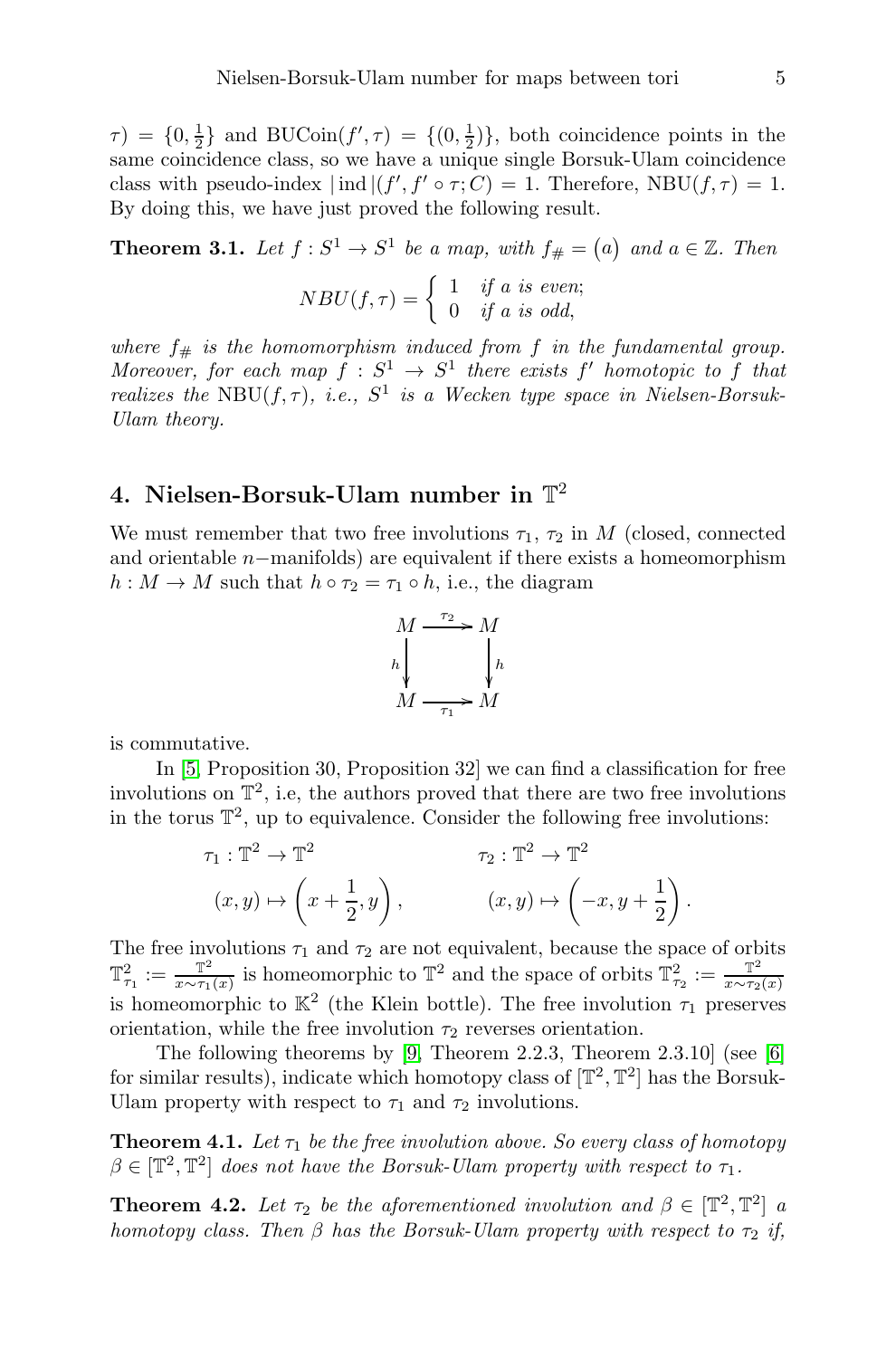*and only if, homomorphism*  $\beta_{\#} : \mathbb{Z} \oplus \mathbb{Z} \to \mathbb{Z} \oplus \mathbb{Z}$  *is given by* 

$$
\beta_{\#}=\begin{pmatrix} m_1&m_2\\n_1&n_2\end{pmatrix}
$$

*where*  $(m_1, n_1) \neq (0, 0)$ *,*  $m_2$  *and*  $n_2$  *are even.* 

Those results will help us with the following:

<span id="page-5-0"></span>**Theorem 4.3.** Let  $f: \mathbb{T}^2 \to \mathbb{T}^2$  be a map. Then,

$$
\mathrm{NBU}(f,\tau_1)=0
$$

*and*

$$
NBU(f, \tau_2) = \begin{cases} 2 & \text{if } f_{\#} = \begin{pmatrix} p & 2k \\ q & 2l \end{pmatrix}; \\ 0 & otherwise, \end{cases}
$$

*with*  $p, q, k, l \in \mathbb{Z}$ ,  $(p, q) \neq (0, 0)$  *and*  $f_{\#}$  *being the homomorphism induced from f* in the fundamental group. Moreover, for each map  $f: \mathbb{T}^2 \to \mathbb{T}^2$  there *exists*  $f'$  *homotopic to*  $f$  *which realizes the* NBU $(f, \tau_i)$ *, i.e., the torus*  $\mathbb{T}^2$  *is a Wecken type space in Nielsen-Borsuk-Ulam theory.*

*Proof.* The Theorem [4.1](#page-4-1) shows that  $NBU(f, \tau_1) = 0$  for any  $f : \mathbb{T}^2 \to \mathbb{T}^2$ and Theorem [4.2](#page-4-2) describes homotopy classes such that  $NBU(f, \tau_2) = 0$ , easily realizing the Nielsen-Borsuk-Ulam numbers in these cases.

Now, we just need to compute  $NBU(f, \tau_2)$  for maps such that:

$$
f_{\#} = \begin{pmatrix} p & 2k \\ q & 2l \end{pmatrix},
$$

<span id="page-5-1"></span>with  $(p, q) \neq (0, 0)$ .

1. Suppose that  $p = 0$  or  $q = 0$ . Without loss of generality, assume  $q = 0$ . Up to homotopy we can assume that f can be written as  $f(x, y) =$  $(px + 2ky, 2ly)$  with  $p, k, l \in \mathbb{Z}$  and  $p \neq 0$ .

The coincidence set of pair  $(f, f \circ \tau_2)$  is

$$
Coin(f, f \circ \tau_2) = \left\{ (x, y) \in \mathbb{T}^2 \mid x = \frac{i}{2p} \text{ with } i = 0, 1, ..., 2p - 1 \right\},\
$$

because

$$
f(x,y) = (f \circ \tau_2)(x,y) \Leftrightarrow \begin{cases} px + 2ky = -px + 2ky + k \\ 2ly = 2ly + l \end{cases} \Leftrightarrow \begin{cases} 2px = 0 \\ 0 = 0 \end{cases}.
$$

Using coverings, it is easy to see that each connected component of the set  $\text{Coin}(f, f \circ \tau_2)$  is exactly one usual coincidence class of the pair  $(f, f \circ \tau_2)$ .

With a small perturbation  $f'(x, y) = (px + 2ky + \epsilon(y), 2ly + \epsilon(x)),$ in which  $\epsilon : \mathbb{T}^1 \to \mathbb{T}^1$  is given by  $\epsilon(t) = \frac{1}{n_0} \operatorname{sen}(2\pi t)$ ,  $n_0 \in \mathbb{N}$  and  $n_0 \geq 3$ , we have  $f'$  homotopic to  $f$  and

$$
f'(x,y) = (f' \circ \tau_2)(x,y) \Leftrightarrow \begin{cases} 2px + \epsilon(y) = \epsilon(y + \frac{1}{2}) \\ \epsilon(x) = \epsilon(-x) \end{cases} \Leftrightarrow \begin{cases} y = 0, \frac{1}{2} \\ x = 0, \frac{1}{2} \end{cases}.
$$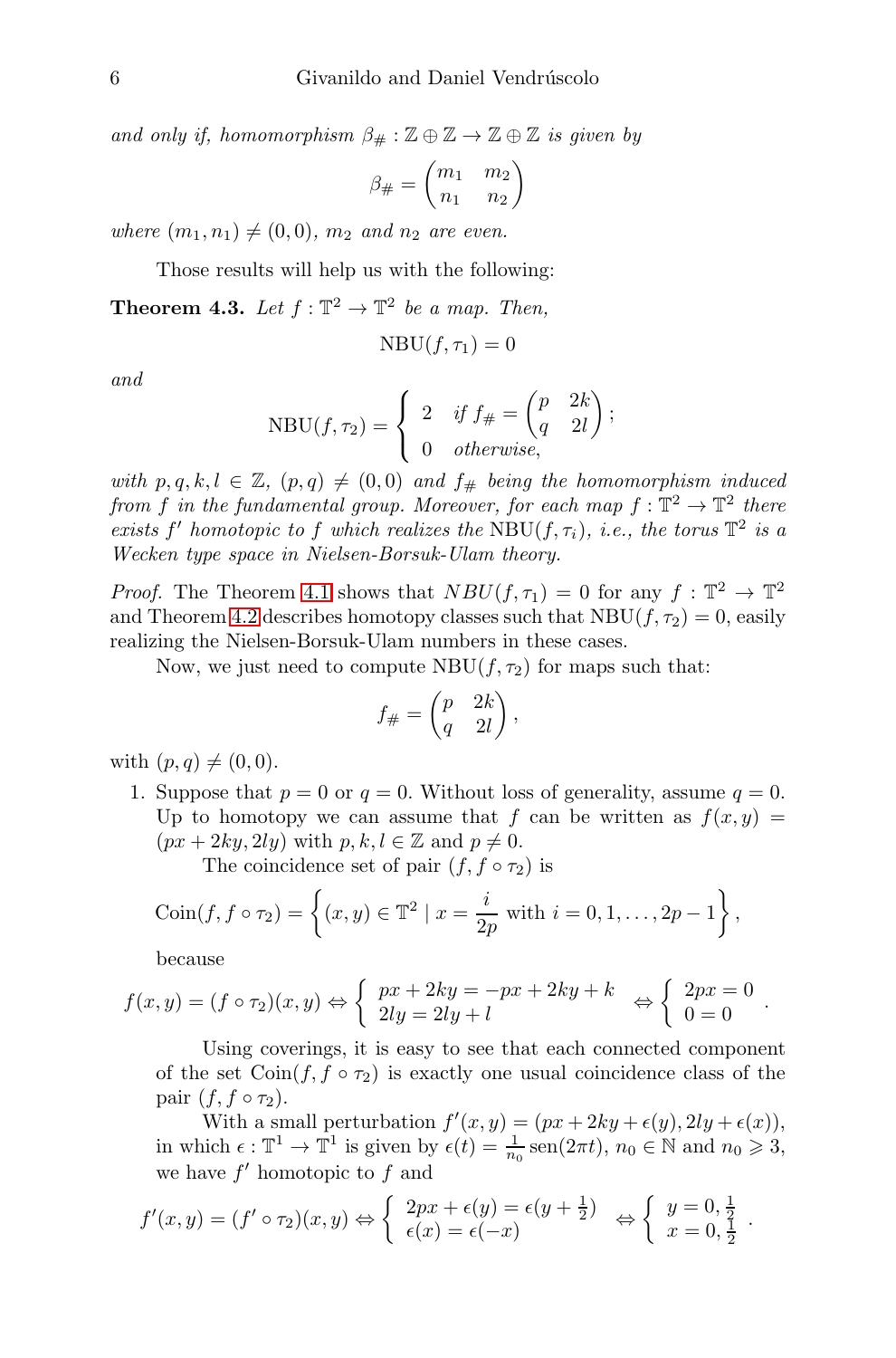Therefore,

$$
Coin(f', f' \circ \tau_2) = \left\{ (0, 0), \left(0, \frac{1}{2}\right), \left(\frac{1}{2}, 0\right), \left(\frac{1}{2}, \frac{1}{2}\right) \right\}
$$

and the set of Borsuk-Ulam coincidences of the pair  $(f', \tau_2)$  is

$$
\text{BUCoin}(f', \tau_2) = \left\{ \left( (0, 0), \left( 0, \frac{1}{2} \right) \right), \left( \left( \frac{1}{2}, 0 \right), \left( \frac{1}{2}, \frac{1}{2} \right) \right) \right\}.
$$

So there are two Nielsen coincidence classes  $C_1 = \{(0,0), (0, \frac{1}{2})\}$ and  $C_2 = \left\{ \left( \frac{1}{2}, 0 \right), \left( \frac{1}{2}, \frac{1}{2} \right) \right\}$ , and two single Borsuk-Ulam coincidences classes  $D_1 = \{((0,0), (0,\frac{1}{2}))\}$  and  $D_2 = \{((\frac{1}{2},0), (\frac{1}{2},\frac{1}{2}))\}$ .

To compute the local coincidence index we use a version that generalizes the fixed point for smooth maps presented in [\[8,](#page-20-4) Definition (2.2.2)]. Thus, the local coincidence indices are shown in figure [1.](#page-5-1)



FIGURE 1. The Borsuk-Ulam coincidence classes for  $f'$  with the local coincidence index of each point.

The pseudo-index of the Borsuk-Ulam coincidence classes  $D_1$  and  $D_2$  are:

$$
|\text{ind}|(f, \tau_2; D_1) = \text{ind}(f, f \circ \tau_2; (0, 0)) \mod 2 = 1
$$
 and

$$
|\operatorname{ind}|(f, \tau_2; D_2) = \operatorname{ind}\left(f, f \circ \tau_2; \left(\frac{1}{2}, 0\right)\right) \mod 2 = 1
$$

So  $D_1$  and  $D_2$  are essential Borsuk-Ulam coincidence classes. Therefore,

$$
NBU(f, \tau_2) = 2.
$$

2. Suppose that  $p \neq 0$  and  $q \neq 0$ . Then

$$
f(x,y) = (f \circ \tau_2)(x,y) \Leftrightarrow \begin{cases} 2px = 0 \\ 2qx = 0 \end{cases}
$$

$$
\Leftrightarrow \begin{cases} x = \frac{i}{2p} & \text{with } i = 0, 1, ..., 2p - 1 \\ x = \frac{j}{2q} & \text{with } j = 0, 1, ..., 2q - 1, \end{cases}
$$

i.e., the coincidence set of the pair  $(f, f \circ \tau_2)$  is the set of points  $(x, y) \in$  $\mathbb{T}^2$  such that  $x = \frac{i}{2p} = \frac{j}{2q}$ . For example, the set  $(0, y)$  and  $(\frac{1}{2}, y)$  are contained in the Coin $(f, f \circ \tau_2)$ , so Coin $(f, f \circ \tau_2) \neq \emptyset$ .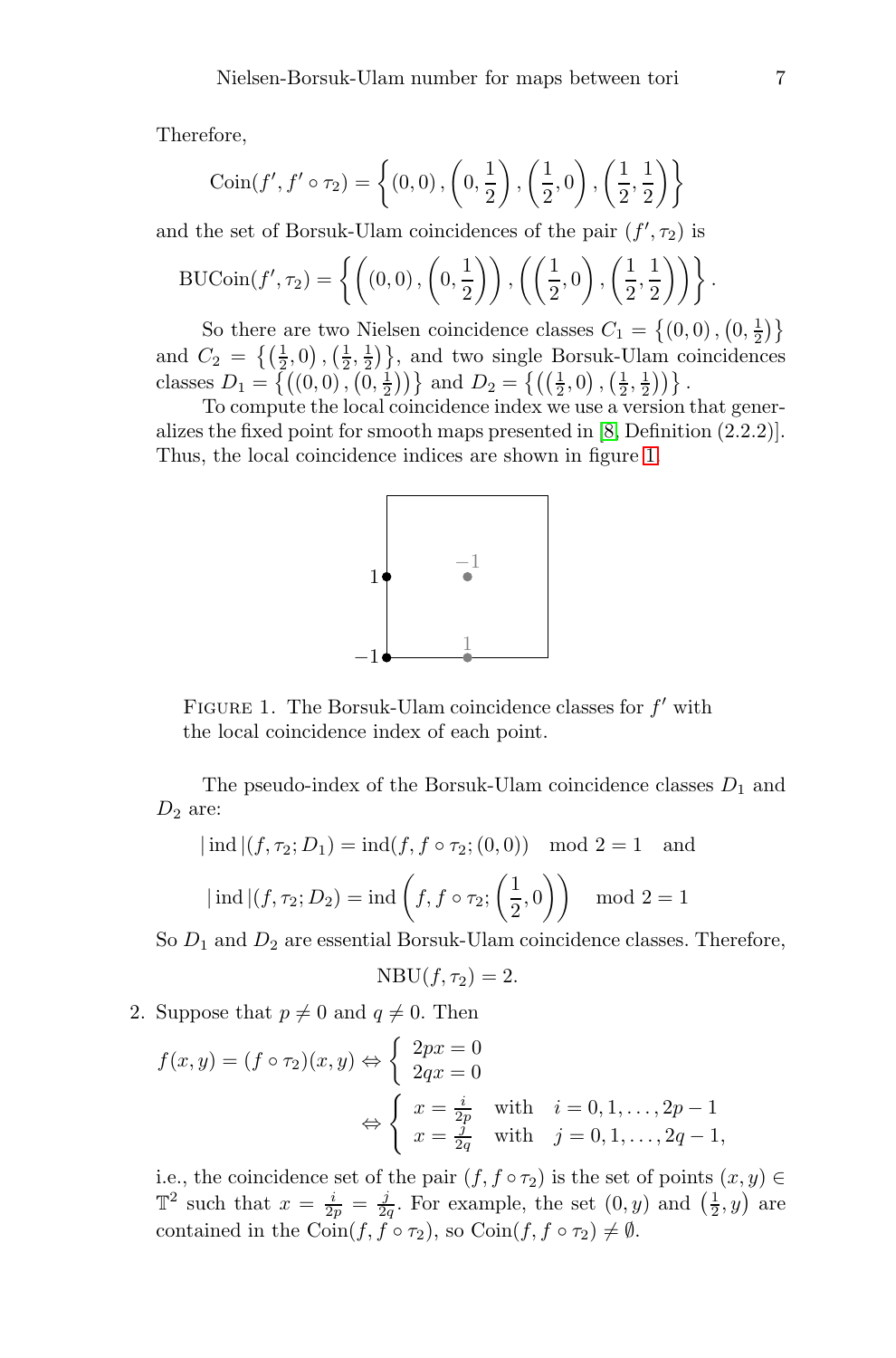Let  $a = \gcd\{p, q\}$ , then  $p = a\alpha$  and  $q = a\beta$  for some  $\alpha, \beta \in \mathbb{Z}$ . We claim that

$$
Coin(f, f \circ \tau_2) = \left\{ (x, y) \in \mathbb{T}^2 \mid x = \frac{k}{2a} \text{ with } k = 0, 1, ..., 2a - 1 \right\}.
$$

Indeed, given  $\left(\frac{k}{2a}, y\right) \in \mathbb{T}^2$ , we have

$$
\frac{k}{2a} = \frac{k\beta}{2a\beta} = \frac{k\beta}{2q} \quad \text{and} \quad \frac{k}{2a} = \frac{k\alpha}{2a\alpha} = \frac{k\alpha}{2p} \quad \Rightarrow \quad \frac{k}{2a} = \frac{k\alpha}{2p} = \frac{k\beta}{2q},
$$

soon  $\left(\frac{k}{2a}, y\right) \in \text{Coin}(f, f \circ \tau_2)$ . Then,

$$
\left\{(x,y)\in\mathbb{T}^2\mid x=\frac{k}{2a} \quad \text{with} \quad k=0,1,\ldots,2a-1\right\}\subset \text{Coin}(f,f\circ\tau_2).
$$

Now, if  $(x, y) \in \text{Coin}(f, f \circ \tau_2)$  then

$$
x = \frac{i}{2p} = \frac{j}{2q} \Leftrightarrow 2qi = 2pj \Leftrightarrow 2a\beta i = 2a\alpha j \Leftrightarrow \beta i = \alpha j.
$$

Let us analyze the values of  $i$  and  $j$  which satisfy the above equality. For  $i = 0$  consider  $j = 0$ , for  $i = \alpha$  consider  $j = \beta$  and successively, for  $i = k\alpha$  consider  $j = k\beta$ , with  $k = 0, 1, \ldots, 2a - 1$ . Thereby,

$$
Coin(f, f \circ \tau_2) \subset \left\{ (x, y) \in \mathbb{T}^2 \mid x = \frac{k}{2a} \quad \text{with} \quad k = 0, 1, \dots, 2a - 1 \right\},\
$$

proving the claim.

If  $(x, y) \in \text{Coin}(f, f \circ \tau_2)$ , then

$$
f(x,y) = (f \circ \tau_2)(x,y) \Leftrightarrow \begin{cases} x = \frac{k}{2a} \\ y = y \end{cases}
$$

Define  $f': \mathbb{T}^2 \to \mathbb{T}^2$  by  $f'(x, y) = (px + 2ky + \epsilon(y), 2ly + \epsilon(x)).$ Thereby,  $f'$  is homotopic to  $f$  and

$$
f'(x,y) = (f' \circ \tau_2)(x,y) \Leftrightarrow \begin{cases} x + \epsilon(y) = \frac{k}{2a} + \epsilon(y + \frac{1}{2}) \\ \epsilon(x) = \epsilon(-x) \end{cases}
$$
 (1)

<span id="page-7-0"></span>
$$
\Leftrightarrow \left\{ \begin{array}{l} x + \epsilon(y) = \frac{k}{2a} + \epsilon(y + \frac{1}{2}) \\ x = 0, \frac{1}{2} \end{array} \right. \tag{2}
$$

Replacing  $x = 0$  in the first equation of system [\(2\)](#page-7-0), we have  $\epsilon(y) =$  $\frac{k}{2a} + \epsilon \left(y + \frac{1}{2}\right)$ . If  $k = 0$ , the solutions in this equation are  $y = 0$  and  $y = \frac{1}{2}$ . Otherwise, for  $n_0$  big enough in the definition of the map  $\epsilon$ , we have  $\epsilon(y) \neq \frac{k}{2a} + \epsilon (y + \frac{1}{2})$ . Replacing  $x = \frac{1}{2}$  in the first equation of system [\(2\)](#page-7-0), we have  $\frac{1}{2} + \epsilon(y) = \frac{k}{2a} + \epsilon (y + \frac{1}{2})$ . If  $k = a$ , then  $y = 0$ and  $y = \frac{1}{2}$  are the only solutions to this equation. Otherwise, we have  $\frac{1}{2} + \epsilon(y) \neq \frac{k}{2a} + \epsilon (y + \frac{1}{2})$  for  $n_0$  big enough. Thus,

$$
Coin(f', f' \circ \tau_2) = \left\{ (0, 0), \left(0, \frac{1}{2}\right), \left(\frac{1}{2}, 0\right), \left(\frac{1}{2}, \frac{1}{2}\right) \right\}
$$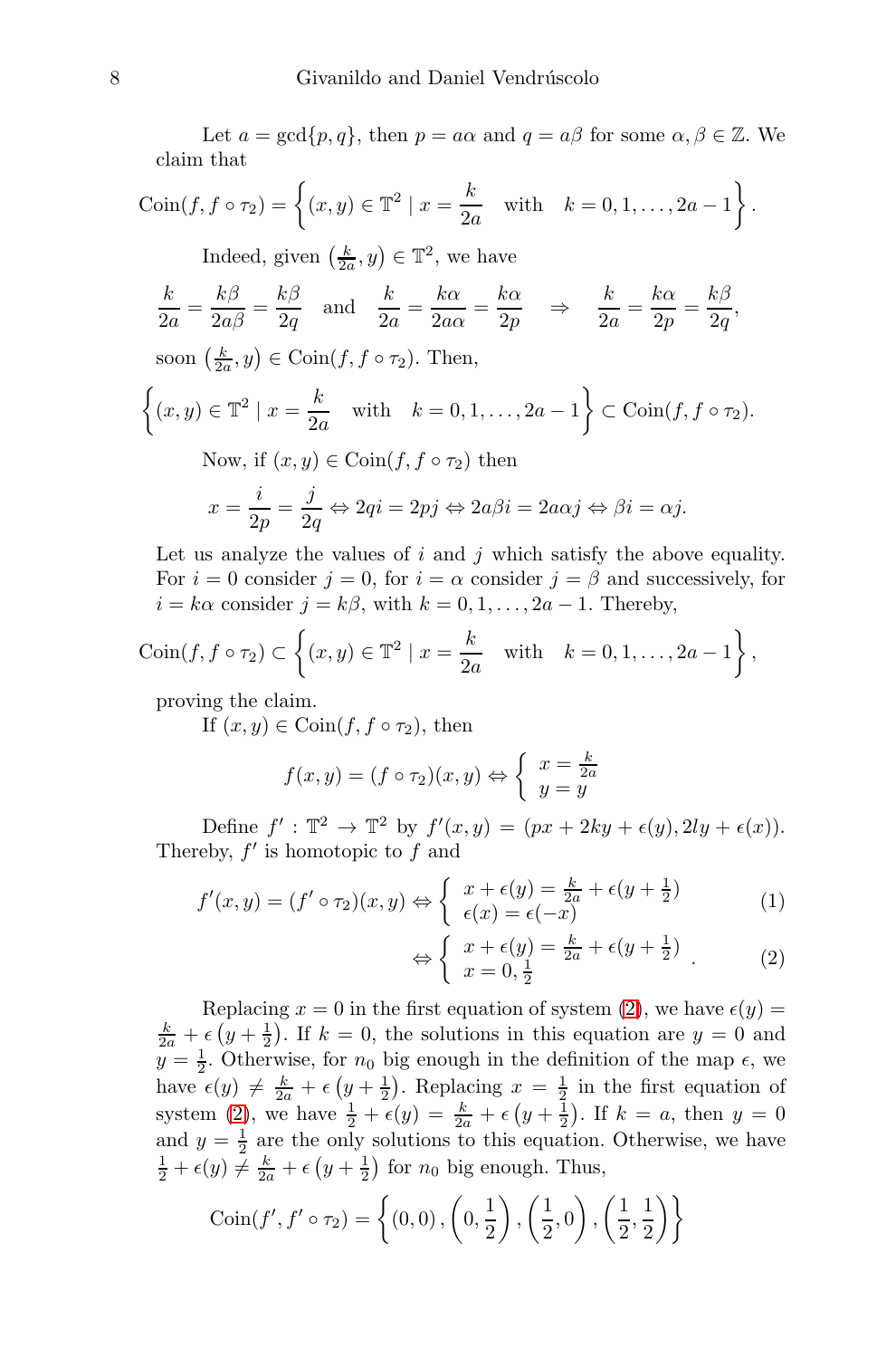and

$$
\text{BUCoin}(f', \tau_2) = \left\{ \left( (0, 0), \left( 0, \frac{1}{2} \right) \right), \left( \left( \frac{1}{2}, 0 \right), \left( \frac{1}{2}, \frac{1}{2} \right) \right) \right\}.
$$

Calculating the Nielsen-Borsuk-Ulam number in the same way as in the previous case, we conclude that

$$
NBU(f, \tau_2) = 2.
$$

Moreover, in both the cases  $f'$  realizes the NBU $(f, \tau_2) = 2$ .

### 5. Nielsen-Borsuk-Ulam number in  $\mathbb{T}^3$

In [\[7\]](#page-20-5) and [\[1\]](#page-19-3) we can find classifications for free involutions on  $\mathbb{T}^3$ . Up to equivalence there are four such involutions. These are described in [\[7\]](#page-20-5) by:

$$
h_1(x, y, z) = \left(x, y, z + \frac{1}{2}\right)
$$
  
\n
$$
h_2(x, y, z) = \left(-x, -y, z + \frac{1}{2}\right)
$$
  
\n
$$
h_3(x, y, z) = \left(x, -y, z + \frac{1}{2}\right)
$$
  
\n
$$
h_4(x, y, z) = \left(x + y, -y, z + \frac{1}{2}\right).
$$

<span id="page-8-0"></span>**Theorem 5.1.** Let  $f: \mathbb{T}^3 \to \mathbb{T}^3$  be a map such that  $f_{\#}: \pi_1(\mathbb{T}^3) \to \pi_1(\mathbb{T}^3)$ *is represented by the matrix*  $f_{\#} =$  $\sqrt{ }$  $\mathbf{I}$  $a \quad b \quad c$  $r \quad s \quad t$  $u \quad v \quad w$  $\setminus$  . *Then,*  $NBU(f, h_1) = 0, \qquad NBU(f, h_3) = 0, \quad NBU(f, h_4) = 0 \quad and$  $\sqrt{ }$ 

$$
NBU(f, h_2) = \begin{cases} 4 & \text{if } c, t, w \text{ are even, } (a, r, u) \neq (0, 0, 0), \\ & (b, s, v) \neq (0, 0, 0) \text{ and } (p, q) \neq (0, 0) \\ & \text{or} \\ & \text{if } c, t, w \text{ are even, } (a, r, u) \neq (0, 0, 0), \\ & (b, s, v) \neq (0, 0, 0), (p, q) = (0, 0) \text{ and } u = 0 \\ 0 & \text{otherwise,} \end{cases}
$$

with  $p = \det \begin{pmatrix} r & s \\ u & v \end{pmatrix}$  and  $q = \det \begin{pmatrix} a & b \\ u & v \end{pmatrix}$ . Moreover, the torus  $\mathbb{T}^3$  is a *Wecken type space in the Nielsen-Borsuk-Ulam theory.*

Remark 5.2. *The fact that the torus* T 3 *is a Wecken space in the Nielsen-Borsuk-Ulam theory has already been demonstrated, see* [\[3,](#page-19-2) Theorem 3.5]*.*

*Proof.* We can suppose (up to homotopy) that  $f: \mathbb{T}^3 \to \mathbb{T}^3$  is given by

$$
f(x, y, z) = (ax + by + cz, rx + sy + tz, ux + vy + wz).
$$

The proof of the theorem will be presented in the following subsections: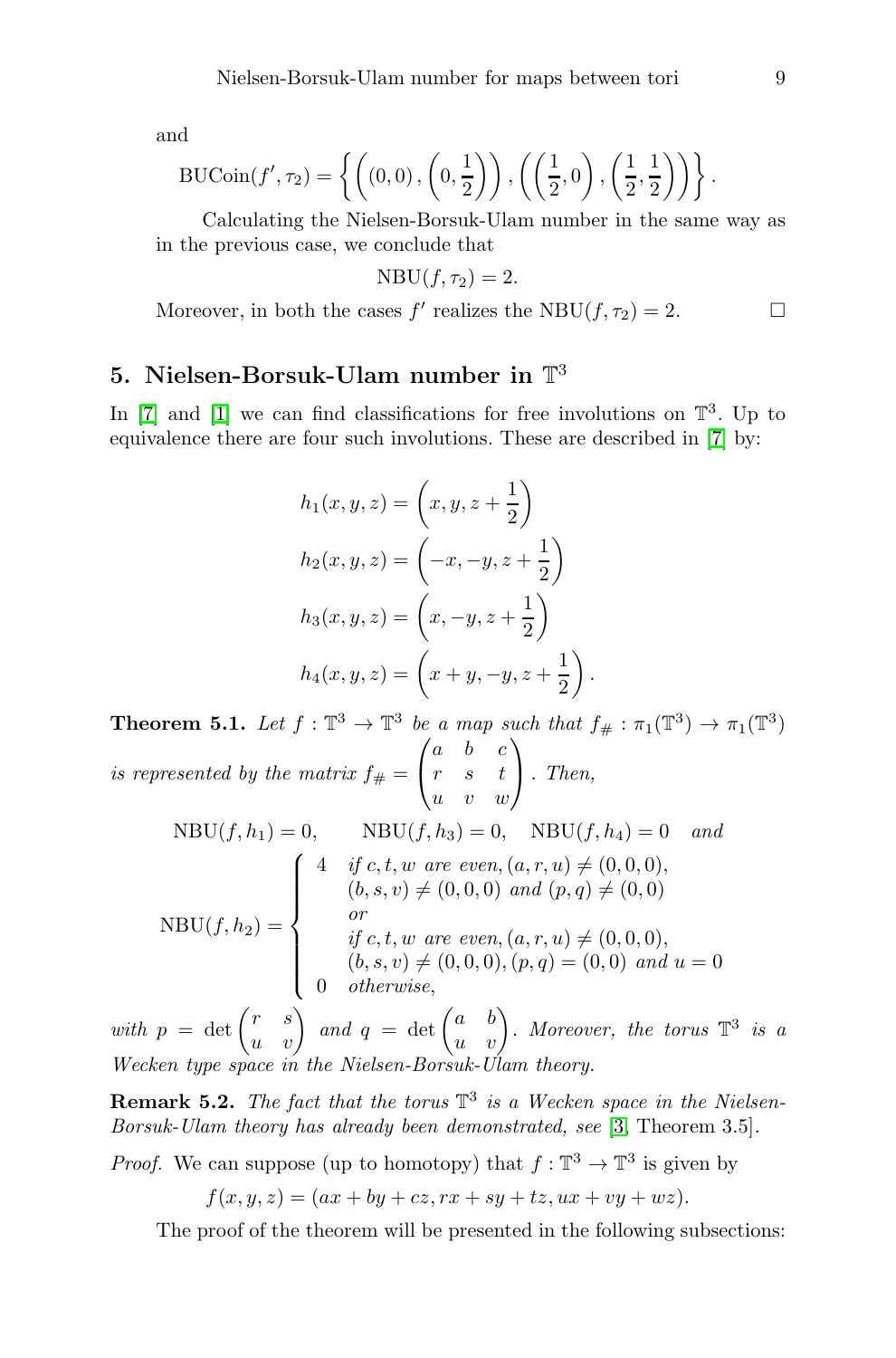**5.1.** 
$$
h_1(x, y, z) = (x, y, z + \frac{1}{2}), h_3(x, y, z) = (x, -y, z + \frac{1}{2})
$$
 and  $h_4(x, y, z) = (x + y, -y, z + \frac{1}{2})$ 

The free involutions  $h_1$ ,  $h_3$  and  $h_4$  can be written as

$$
h_{2i+ij+1}(x,y,z) = \left(x + i j y, (-1)^i y, z + \frac{1}{2}\right)
$$
 where  $i, j \in \{0, 1\}.$ 

The equation  $f(x, y, z) = (f \circ h_{2i+ij+1})(x, y, z)$  corresponds to the following system in the group  $\mathbb{T}^3$ :

$$
\begin{cases}\nax + by + cz = ax + aijy + b(-1)^{i}y + cz + \frac{c}{2} \\
rx + sy + tz = rx + rijy + s(-1)^{i}y + tz + \frac{t}{2} \\
ux + vy + wz = ux + uijy + v(-1)^{i}y + wz + \frac{w}{2} \\
\begin{cases}\n(b - aij - b(-1)^{i})y = \frac{c}{2} \\
(s - rij - s(-1)^{i})y = \frac{t}{2} \\
(v - uij - v(-1)^{i})y = \frac{w}{2}\n\end{cases}\n\Leftrightarrow\n\begin{cases}\nA_{ij}y = \frac{c}{2} \\
B_{ij}y = \frac{t}{2} \\
C_{ij}y = \frac{w}{2}\n\end{cases}
$$

where  $A_{ij} = b - aij - b(-1)^i$ ,  $B_{ij} = s - rij - s(-1)^i$  and  $C_{ij} = v - uij - v(-1)^i$ . This way, the NBU $(f, h_{2i+i,j+1})$  calculation will be divided into a number of cases:

1. For  $A_{ij} = B_{ij} = C_{ij} = 0$  consider  $f' : \mathbb{T}^3 \to \mathbb{T}^3$  defined by

$$
f'(x,y,z) = (ax + by + cz, rx + sy + tz + \epsilon(z), ux + vy + wz + \delta(z)),
$$

where  $\epsilon, \delta : \mathbb{T}^1 \to \mathbb{T}^1$  are given by  $\epsilon(z) = \frac{1}{n_0} \operatorname{sen}(2\pi z)$  and  $\delta(z) =$  $\frac{1}{n_0}$  sen( $\pi z$ ), with  $n_0 \in \mathbb{N}$  conveniently chosen. Note that the map  $f'$  is homotopic to f and the coincidence set  $\text{Coin}(f', f' \circ h_{2i+i,j+1})$  is formed by the points  $(x, y, z) \in \mathbb{T}^3$  such that

<span id="page-9-0"></span>
$$
f'(x, y, z) = (f' \circ h_{2i + ij + 1})(x, y, z) \Leftrightarrow \begin{cases} 0 = \frac{c}{2} \\ \epsilon(z) = \frac{t}{2} + \epsilon(z + \frac{1}{2}) \\ \delta(z) = \frac{w}{2} + \delta(z + \frac{1}{2}) \end{cases} (3)
$$

If the integer  $c$  is odd then the system  $(3)$  has no solution, so we have Coin $(f', f' \circ h_{2i+ij+1}) = \emptyset$ . For c even, we will solve system [\(3\)](#page-9-0) in two cases:

(a) t odd or w odd: Assume, without loss of generality, that t is odd. Then, the second equation of the system [\(3\)](#page-9-0) is

$$
\epsilon(z) = \frac{1}{2} + \epsilon \left(z + \frac{1}{2}\right)
$$
  $\Leftrightarrow$   $\frac{2}{n_0} \operatorname{sen}(2\pi z) = \frac{1}{2}.$ 

Choosing  $n_0 \ge 5$ , we have  $\frac{2}{n_0}$  sen $(2\pi z) < \frac{1}{2}$ . Thereby,  $\epsilon(z) \ne \frac{1}{2}$  +  $\epsilon\left(z+\frac{1}{2}\right)$  for all z, concluding that  $\text{Coin}(f', f' \circ h_{2i+ij+1}) = \emptyset$  in this case.

(b)  $t$  even and  $w$  even: Then,

$$
f'(x, y, z) = (f' \circ h_{2i + ij + 1})(x, y, z) \Leftrightarrow \begin{cases} 0 = 0 \\ \epsilon(z) = \epsilon(z + \frac{1}{2}) \\ \delta(z) = \delta(z + \frac{1}{2}) \end{cases} \Leftrightarrow \begin{cases} 0 = 0 \\ z = 0, \frac{1}{2} \\ z = \frac{1}{4}, \frac{3}{4} \end{cases}
$$

concluding that  $\text{Coin}(f', f' \circ h_{2i+ij+1}) = \emptyset$  in this case.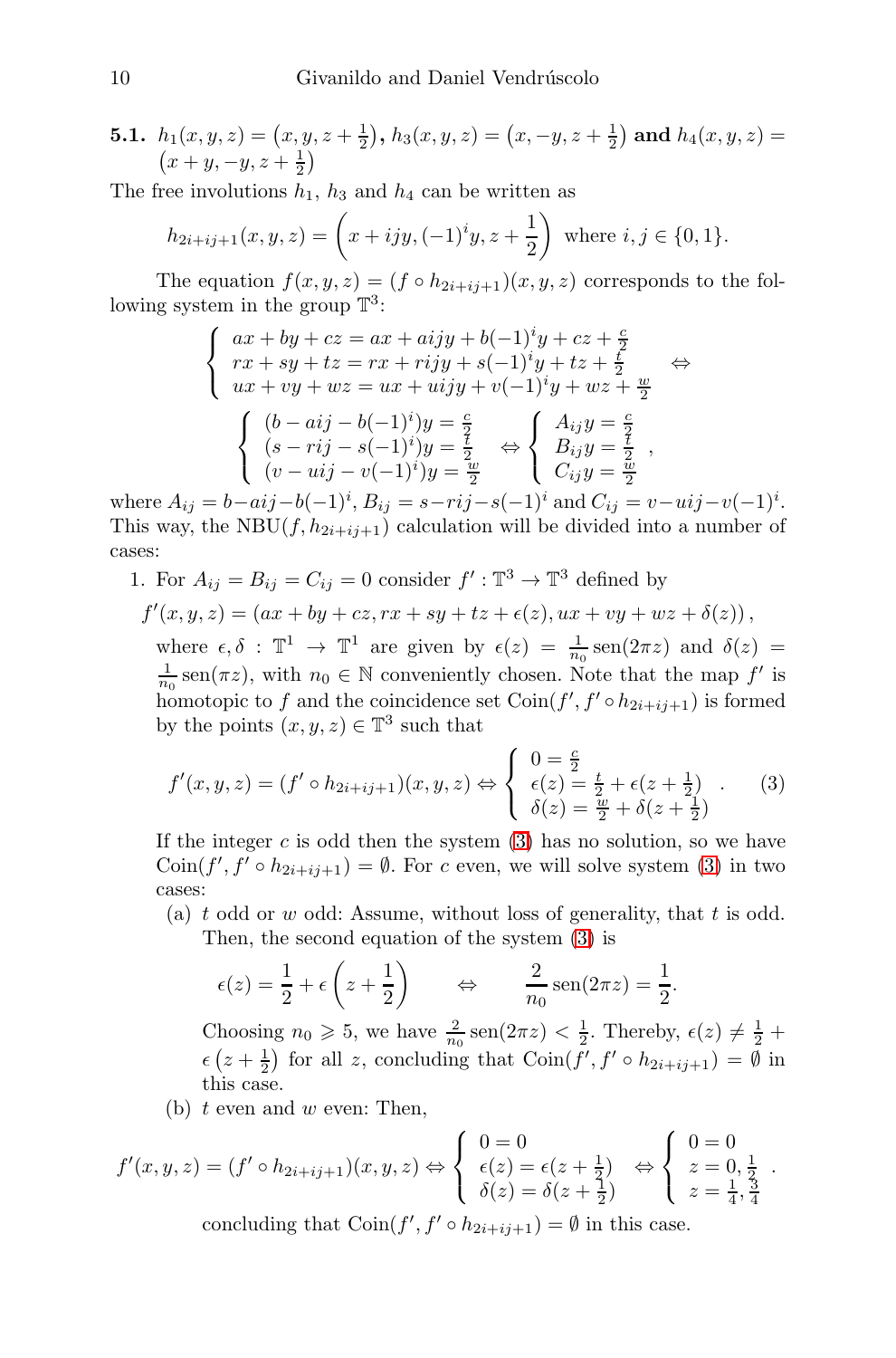2. Two of the integers  $A_{ij}$ ,  $B_{ij}$  and  $C_{ij}$  are null. Assume, without loss of generality, that  $A_{ij} = 0$ ,  $B_{ij} = 0$  and  $C_{ij} \neq 0$ . Then,

<span id="page-10-0"></span>
$$
f(x, y, z) = (f \circ h_{2i + ij + 1})(x, y, z) \Leftrightarrow \begin{cases} 0 = \frac{c}{2} \\ 0 = \frac{t}{2} \\ C_{ij} y = \frac{w}{2} \end{cases} . \tag{4}
$$

For c odd or t odd, it can immediately be concluded that the system  $(4)$ has no solution. If both integers are even, consider  $f': \mathbb{T}^3 \to \mathbb{T}^3$  defined by  $f'(x, y, z) = (ax + by + cz + \epsilon(z), rx + sy + tz + \delta(z), ux + vy + wz).$ Note that  $f'$  is homotopic to f and  $\text{Coin}(f', f' \circ h_{2i+ij+1}) = \emptyset$ , because

<span id="page-10-2"></span>
$$
f'(x,y,z) = (f' \circ h_{2i+ij+1})(x,y,z) \Leftrightarrow \begin{cases} \epsilon(z) = \epsilon(z + \frac{1}{2}) \\ \delta(z) = \delta(z + \frac{1}{2}) \\ C_{ij}y = \frac{w}{2} \end{cases} \Leftrightarrow \begin{cases} z = 0, \frac{1}{2} \\ z = \frac{1}{4}, \frac{3}{4} \\ C_{ij}y = \frac{w}{2} \end{cases}
$$
(5)

3. Only one of the integers  $A_{ij}$ ,  $B_{ij}$  and  $C_{ij}$  is null. Without loss of generality, suppose  $A_{ij} = 0$ ,  $B_{ij} \neq 0$  and  $C_{ij} \neq 0$ . So,

$$
f(x,y,z) = (f \circ h_{2i+ij+1})(x,y,z) \Leftrightarrow \begin{cases} 0 = \frac{c}{2} \\ B_{ij}y = \frac{t}{2} \\ C_{ij}y = \frac{w}{2} \end{cases}
$$

Obviously, if c is odd then  $\text{Coin}(f, f \circ h_{2i+i,j+1}) = \emptyset$ . Now, for c even, consider  $f': \mathbb{T}^3 \to \mathbb{T}^3$  defined by  $f'(x, y, z) = (ax + by + cz + \delta(z), rx + \delta(z))$  $sy + tz + \epsilon(z)$ ,  $ux + vy + wz$ ). Then,

<span id="page-10-1"></span>
$$
f'(x,y,z) = (f' \circ h_{2i+ij+1})(x,y,z) \Leftrightarrow \begin{cases} \delta(z) = \delta(z + \frac{1}{2}) \\ B_{ij}y + \epsilon(z) = \frac{t}{2} + \epsilon(z + \frac{1}{2}) \\ C_{ij}y = \frac{w}{2} \end{cases}
$$
(6)

Let  $(x, y, z) \in \mathbb{T}^3$  be such that y is the solution to the equation  $C_{ij}y = \frac{w}{2}$ . Like  $C_{ij} \neq 0$ , there exists a finite amount of y satisfying this equation. If there exists y such that  $Cy = \frac{w}{2}$  and  $By = \frac{t}{2}$ , then the system [\(6\)](#page-10-1) coincides with the system  $(5)$ . Therefore, such values of y are not so-lutions to the system [\(6\)](#page-10-1). For the values of y such that  $C_{ij}y = \frac{w}{2}$  and  $B_{ij}y \neq \frac{t}{2}$ , we have  $By + \epsilon(z) \neq \frac{t}{2} + \epsilon(z + \frac{1}{2})$  for  $n_0$  big enough. This demonstrates that all values of y which satisfy the equation  $Cy = \frac{w}{2}$  are not solutions to the system [\(6\)](#page-10-1). Therefore,  $\operatorname{Coin}(f', f' \circ h_{2i+ij+1}) = \emptyset$ .

4. If none of the integers  $A_{ij}$ ,  $B_{ij}$  and  $C_{ij}$  are null. Consider  $f':{\mathbb{T}^3}\to{\mathbb{T}^3}$ defined by

$$
f'(x, y, z) = (ax + by + cz, rx + sy + tz + \epsilon(z), ux + vy + wz + \delta(z)).
$$

Note that the map  $f'$  is homotopic to  $f$ . Now,

<span id="page-10-3"></span>
$$
f'(x, y, z) = (f' \circ h_{2i + ij + 1})(x, y, z) \Leftrightarrow \begin{cases} A_{ij}y = \frac{c}{2} \\ B_{ij}y + \epsilon(z) = \frac{t}{2} + \epsilon(z + \frac{1}{2}) \\ C_{ij}y + \delta(z) = \frac{w}{2} + \delta(z + \frac{1}{2}) \end{cases} (7)
$$

Suppose that  $A_{ij}y = \frac{c}{2}$  (otherwise  $\text{Coin}(f', f' \circ h_{2i+ij+1}) = \emptyset$ ). The  $\overline{\text{Coin}}(f', f' \circ h_{2i+ij+1})$  calculation will be divided into two cases:

.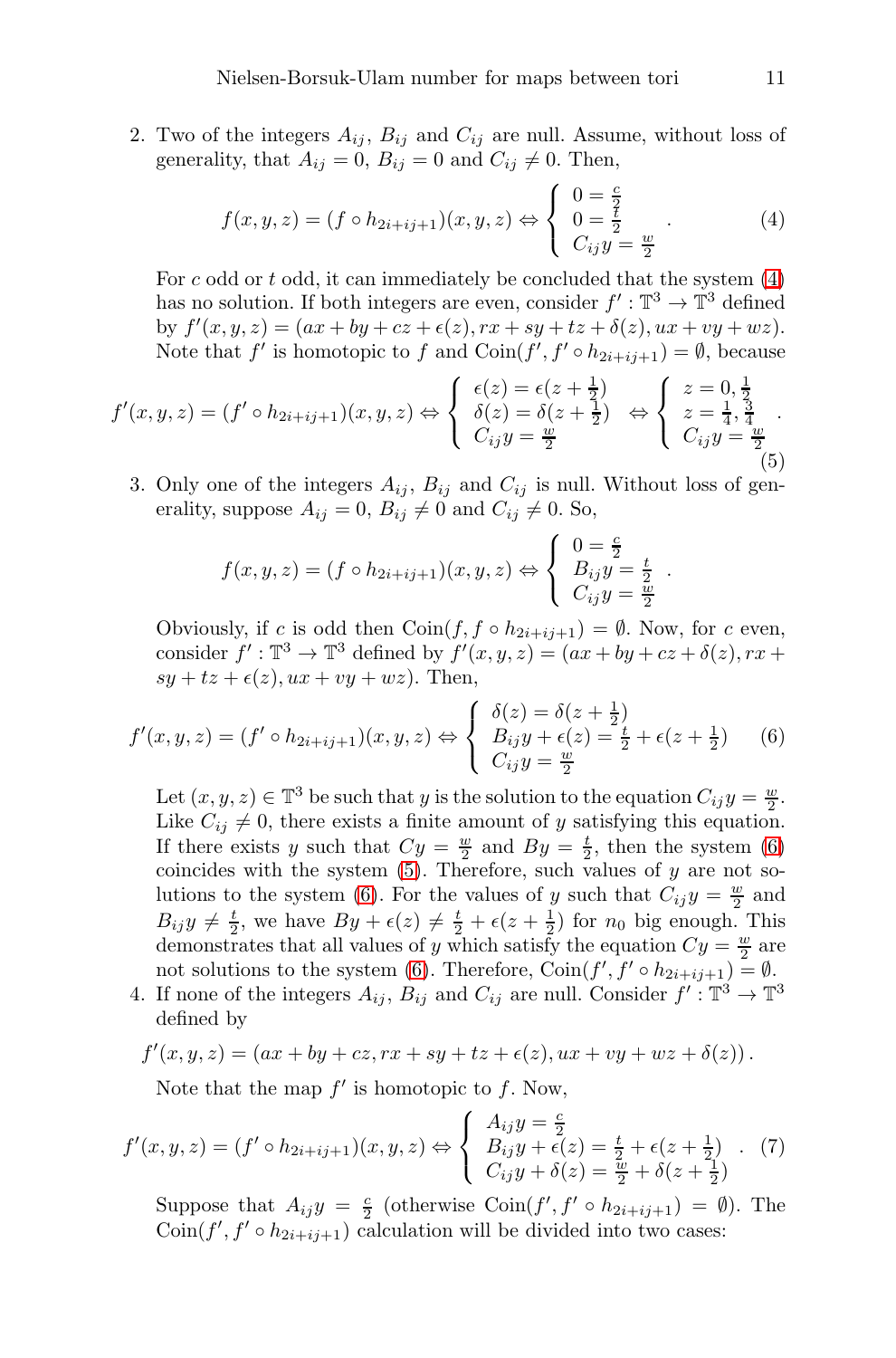(a) 
$$
B_{ij}y = \frac{t}{2}
$$
 and  $C_{ij}y = \frac{w}{2}$ ; Thus

$$
f'(x, y, z) = (f' \circ h_{2i + ij + 1})(x, y, z) \Leftrightarrow \begin{cases} 0 = 0 \\ \epsilon(z) = \epsilon(z + \frac{1}{2}) \\ \delta(z) = \delta(z + \frac{1}{2}) \end{cases} \Leftrightarrow \begin{cases} 0 = 0 \\ z = 0, \frac{1}{2} \\ z = \frac{1}{4}, \frac{3}{4} \end{cases}
$$

concluding that the system [\(7\)](#page-10-3) has no solution.

(b)  $B_{ij}y \neq \frac{t}{2}$  or  $C_{ij}y \neq \frac{w}{2}$ ; Without loss of generality, suppose  $B_{ij}y \neq \frac{t}{2}$ . Like  $A_{ij} \neq 0$  and  $B_{ij} \neq 0$ , there exists a finite amount of y satisfying the conditions  $A_{ij}y = \frac{c}{2}$  and  $B_{ij}y \neq \frac{t}{2}$ . Choosing  $n_0$  big enough we have  $B_{ij}y +$  $\epsilon(z) \neq \frac{t}{2} + \epsilon(z + \frac{1}{2})$ , concluding that the system [\(7\)](#page-10-3) has no solution.

For all possible cases,  $\text{Coin}(f', f' \circ h_{2i+i,j+1}) = \emptyset$ . Therefore,

$$
NBU(f, h_{2i+ij+1}) = 0.
$$

**5.2.**  $h_2(x, y, z) = \left(-x, -y, z + \frac{1}{2}\right)$ Consider the integer values

$$
p = \det\begin{pmatrix} r & s \\ u & v \end{pmatrix} = rv - su, \qquad q = \det\begin{pmatrix} a & b \\ u & v \end{pmatrix} = av - bu
$$
  
and 
$$
o = \det\begin{pmatrix} a & b \\ r & s \end{pmatrix} = as - br
$$

The proof for the free involution  $h_2$  will be divided as follows: first  $(a, r, u) = (0, 0, 0)$  or  $(b, s, v) = (0, 0, 0)$ , the second case  $(a, r, u) \neq (0, 0, 0)$ and  $(b, s, v) \neq (0, 0, 0)$  will be divided into four new cases: c, t and w are even integers; the set  $\{c, t, w\}$  has an odd integer and two even numbers; the set  ${c, t, w}$  has two odd numbers and an even integer; and lastly, c, t and w are odd integers. In these subcases, they will be analyzed when  $p$  and  $q$  are zeros or not.

First, if  $(a, r, u) = (0, 0, 0)$  or  $(b, s, v) = (0, 0, 0)$  then the equation  $f(x, y, z) = (f \circ h_2)(x, y, z)$  corresponds to a system which is similar to the system studied in the previous section. So, applying the same technique used previously we can conclude that  $\text{Coin}(f', f' \circ h_2) = \emptyset$  for some  $f'$  is homotopic to f. Therefore,  $NBU(f, h_2) = 0$ .

In the second case  $(a, r, u) \neq (0, 0, 0)$  and  $(b, s, v) \neq (0, 0, 0)$ . Without loss of generality, suppose  $a \neq 0$ . The computation of NBU(f, h<sub>2</sub>) will be done in four sub-cases:

First subcase, suppose that  $c$ ,  $t$  and  $w$  are even integers. Thus,

$$
f(x, y, z) = (f \circ h_2)(x, y, z) \Leftrightarrow \begin{cases} ax + by + cz = -ax - by + cz + \frac{c}{2} \\ rx + sy + tz = -rx - sy + tz + \frac{t}{2} \\ ux + vy + wz = -ux - vy + wz + \frac{w}{2} \end{cases}
$$
\n
$$
(8)
$$

<span id="page-11-0"></span>
$$
\Leftrightarrow \begin{cases} 2ax + 2by = k_1 \\ 2rx + 2sy = k_2 \\ 2ux + 2vy = k_3 \end{cases}, \tag{9}
$$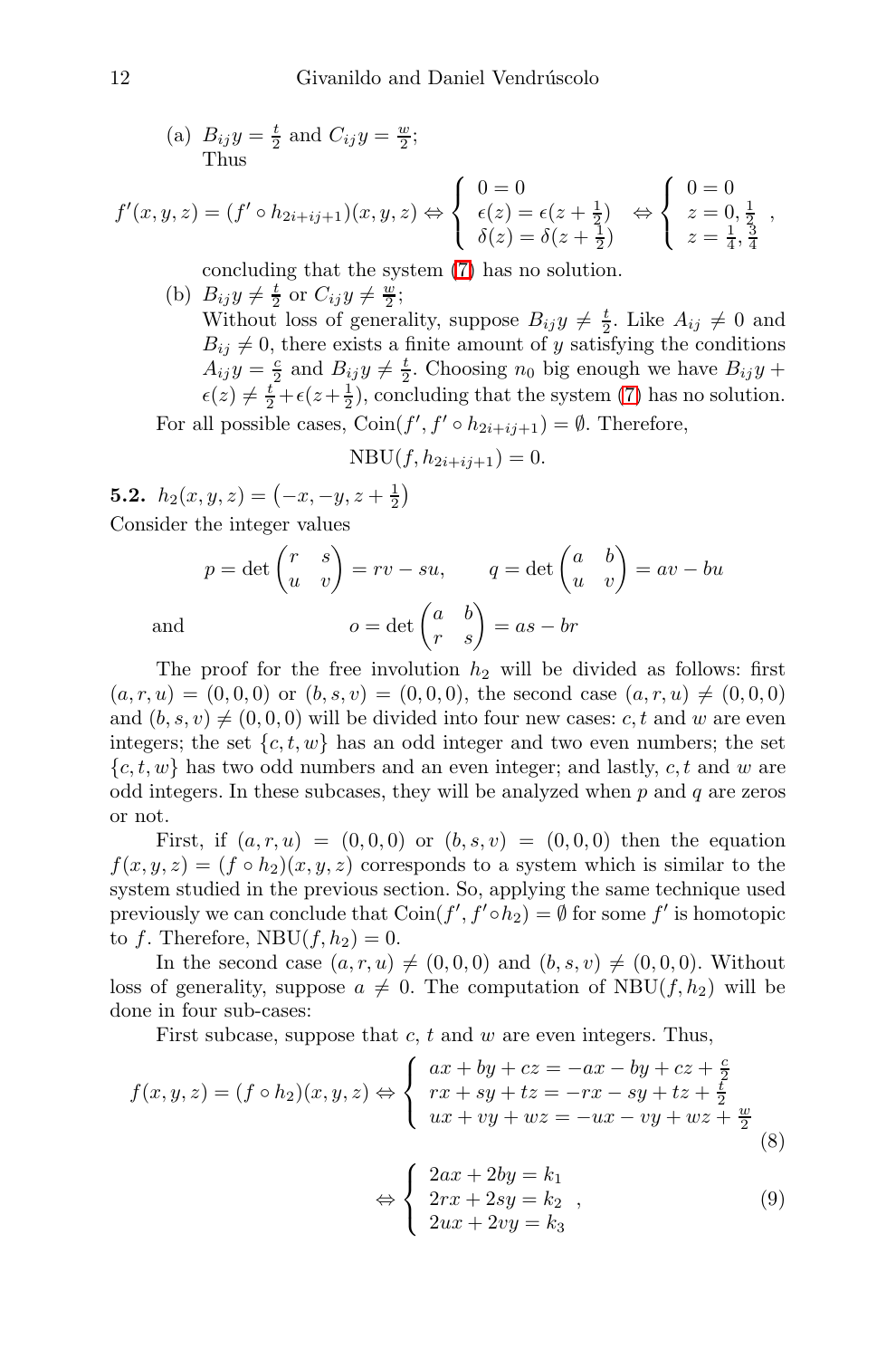with  $k_1, k_2, k_3 \in \mathbb{Z}$ . Note that  $(0, 0, z), (0, \frac{1}{2}, z), (\frac{1}{2}, 0, z)$  and  $(\frac{1}{2}, \frac{1}{2}, z) \in \mathbb{T}^3$ are solutions of the system [\(9\)](#page-11-0), for all z. Thereby,  $\overline{\text{Coin}(f, f \circ h_2)} \neq \emptyset$ .

To resolve the system  $(9)$  in  $\mathbb{T}^3$ , i.e., find the points of coincidences between the maps f and  $f \circ h_2$ , a different technique will be used. This technique consists of finding possible solutions to the system  $(9)$  in  $\mathbb{R}^3$  and projecting said solutions in  $\mathbb{T}^3$ , through natural projection  $\pi : \mathbb{R}^3 \to \mathbb{T}^3$ given by  $\pi(x, y, z) = [(x, y, z)]_{\mathbb{T}^3}$ , getting the points of Coin $(f, f \circ h_2)$ . In other words, the objective is to find points of coincidence between pairs of coverings  $(\widetilde{f},\widetilde{f \circ h_2})$  and project them by  $\pi$  in  $\mathbb{T}^3$ , in order to find what the system  $(9)$  solutions in  $\mathbb{T}^3$  are.

Note that changing the covering class of the pair  $(\widetilde{f},\widetilde{f} \circ \widetilde{h}_2)$ , the values  $k_1$ ,  $k_2$  and  $k_3$  may vary, and so we can suppose all such numbers to be nonnulls.

Studying the system  $(9)$  in  $\mathbb{R}^3$ , one obtains from the first and third equations that the triples  $(x, y, z) \in \mathbb{R}^3$  with

$$
x = \frac{qk_1 - abk_3 + buk_1}{2qa}
$$
 and  $y = \frac{ak_3 - uk_1}{2q}$ 

are possible solutions, for  $q \neq 0$ . Projecting these possible solutions in  $\mathbb{T}^3$ , like  $(qk_1 - abk_3 + buk_1) \in \mathbb{Z}$  and  $(ak_3 - uk_1) \in \mathbb{Z}$ , it follows that

$$
Coin(f, f \circ h_2) \subseteq S = \{(x, y, z) \in \mathbb{T}^3 \mid 2qax = 0 \text{ and } 2qy = 0\},\
$$

since any coincidence point between the maps f and  $f \circ h_2$  in  $\mathbb{T}^3$  is the image of a coincidence point of some pair of coverings  $(\widetilde{f},\widetilde{f \circ h_2})$ .

Consider the triples  $(x, y, z) \in S \cap \text{Coin}(f, f \circ h_2)$ , then

$$
f(x, y, z) = (f \circ h_2)(x, y, z) \Leftrightarrow \begin{cases} x = \frac{i}{2qa} \\ y = \frac{j}{2q} \\ 0 = 0 \end{cases}
$$

where  $i \in \{0, 1, 2, \ldots, 2qa - 1\}$  and  $j \in \{0, 1, \ldots, 2q - 1\}$ .

Let  $f^{\prime} : \mathbb{T}^3 \to \mathbb{T}^3$  be defined by  $f'(x, y, z) = (ax + by + cz + \epsilon(y), rx + sy +$  $tz+\epsilon(z), ux+vy+wz+\epsilon(x)),$  where  $\epsilon : \mathbb{T}^1 \to \mathbb{T}^1$  is given by  $\epsilon(z) = \frac{1}{n_0} \operatorname{sen}(2\pi z)$ with  $n_0 \in \mathbb{N}$  conveniently chosen. Then,

$$
f'(x, y, z) = (f' \circ h_2)(x, y, z) \Leftrightarrow \begin{cases} x + \epsilon(y) = \frac{i}{2qa} + \epsilon(-y) \\ y + \epsilon(z) = \frac{j}{2q} + \epsilon(z + \frac{1}{2}) \\ \epsilon(x) = \epsilon(-x) \end{cases}
$$

$$
\Leftrightarrow \begin{cases} y = 0, \frac{1}{2} \\ z = 0, \frac{1}{2} \\ x = 0, \frac{1}{2} \end{cases}
$$
Therefore,  
Therefore,  
The result, 
$$
\text{Coin}(f', f' \circ h_2) = \begin{cases} (0, 0, 0), (0, 0, \frac{1}{2}), (0, \frac{1}{2}, 0), (0, \frac{1}{2}, \frac{1}{2}) \\ (\frac{1}{2}, 0, 0), (\frac{1}{2}, 0, \frac{1}{2}), (\frac{1}{2}, \frac{1}{2}, 0), (\frac{1}{2}, \frac{1}{2}, \frac{1}{2}) \end{cases}
$$
 and

$$
\text{BUCoin}(f', h_2) = \left\{ \begin{array}{c} \left[ (0, 0, 0) \, , \, (0, 0, \frac{1}{2}) \right], \left[ \left( 0, \frac{1}{2}, 0 \right) \, , \left( 0, \frac{1}{2}, \frac{1}{2} \right) \right] \\ \left[ \left( \frac{1}{2}, 0, 0 \right) \, , \left( \frac{1}{2}, 0, \frac{1}{2} \right) \right], \left[ \left( \frac{1}{2}, \frac{1}{2}, 0 \right) \, , \left( \frac{1}{2}, \frac{1}{2}, \frac{1}{2} \right) \right] \end{array} \right\}.
$$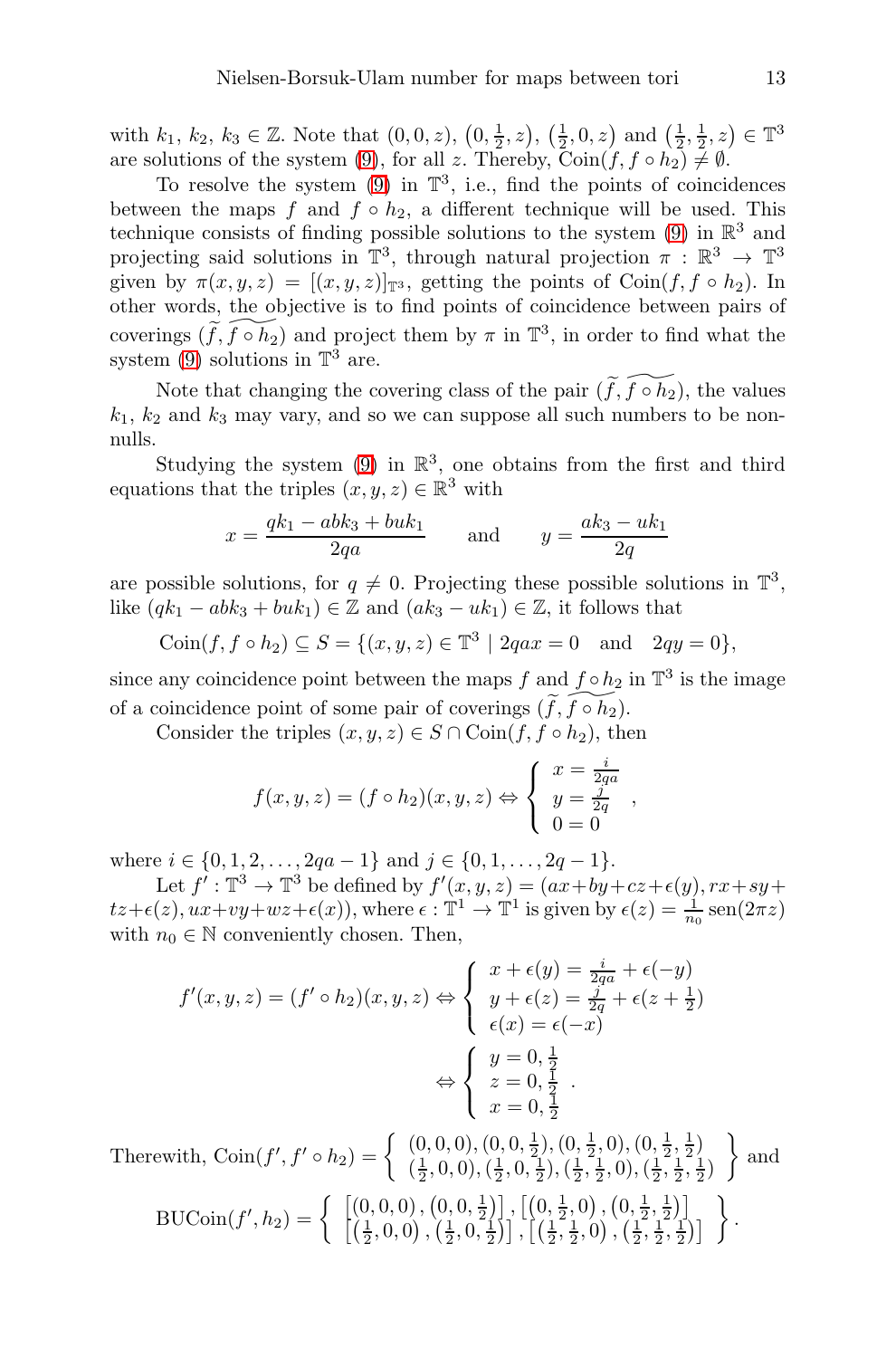There are four single Borsuk-Ulam coincidences classes. The pseudo-index shows that all four are essential. Therefore,  $NBU(f, h_2) = 4$ .

Now, if  $q = 0$  we will at first assume  $p = 0$ . Thus,  $su = rv$  and  $bu = av$ . For  $u \neq 0$  we have  $s = \frac{rv}{u}$  and  $b = \frac{av}{u}$ . Then,

$$
f(x, y, z) = (f \circ h_2)(x, y, z) \Leftrightarrow \begin{cases} 2ax + 2\left(\frac{av}{u}\right)y = 0\\ 2rx + 2\left(\frac{rv}{u}\right)y = 0\\ 2vy = -2ux \end{cases}
$$

$$
\Leftrightarrow \begin{cases} 2ax - \frac{a}{u}2ux = 0\\ 2rx - \frac{r}{u}2ux = 0\\ 2vy = -2ux \end{cases}
$$

$$
\Leftrightarrow \begin{cases} 0 = 0\\ 0 = 0\\ 2vy = -2ux \end{cases}
$$

Let  $f': \mathbb{T}^3 \to \mathbb{T}^3$  be defined by  $f'(x, y, z) = (ax + by + cz + \delta(z), rx + \delta(z))$  $sy + tz + \epsilon(z), ux + vy + wz).$ 

$$
f'(x,y,z) = (f' \circ h_2)(x,y,z) \Leftrightarrow \begin{cases} \delta(z) = \delta(z + \frac{1}{2}) \\ \epsilon(z) = \epsilon(z + \frac{1}{2}) \\ 2vy = -2ux \end{cases} \Leftrightarrow \begin{cases} z = \frac{1}{4}, \frac{3}{4} \\ z = 0, \frac{1}{2} \\ 2vy = -2ux \end{cases}
$$

.

So, the system has no solution in  $\mathbb{T}^3$ , that is,  $\text{Coin}(f', f' \circ h_2) = \emptyset$ . Therefore,  $NBU(f, h_2) = 0.$ 

For  $u = 0$  we have  $rv = 0$  and  $av = 0$ . Since  $(a, r, u) \neq (0, 0, 0)$  we have  $v = 0$ . Thus,

$$
f(x, y, z) = (f \circ h_2)(x, y, z) \Leftrightarrow \begin{cases} 2ax + 2by = 0 \\ 2rx + 2sy = 0 \\ 0 = 0 \end{cases}.
$$

Let  $f': \mathbb{T}^3 \to \mathbb{T}^3$  be defined by  $f'(x, y, z) = (ax + by + cz, rx + sy + tz, wz +$  $\epsilon(x)$ .

<span id="page-13-0"></span>
$$
f'(x,y,z) = (f' \circ h_2)(x,y,z) \Leftrightarrow \begin{cases} 2ax + 2by = 0 \\ 2rx + 2sy = 0 \\ \epsilon(x) = \epsilon(-x) \end{cases} \Leftrightarrow \begin{cases} 2by = 0 \\ 2sy = 0 \\ x = 0, \frac{1}{2} \end{cases} (10)
$$

The case  $(b, s, v) = (0, 0, 0)$  has already been analyzed at the beginning of this section. So  $(b, s) \neq (0, 0)$ , since  $v = 0$ . Without loss of generality, assume  $b \neq 0$ .

Consider  $(x, y, z) \in \mathbb{T}^3$  with  $y = \frac{i}{2b}$  satisfying the first two equations of [\(10\)](#page-13-0) with  $i \in \{0, 1, 2, ..., 2b - 1\}$ . Note that  $y = 0$  and  $y = \frac{1}{2}$  are examples of  $y = \frac{i}{2b}$  satisfying the desired equations (for  $i = 0$  and  $i = b$ , respectively). Thus,

$$
f'(x, y, z) = (f' \circ h_2)(x, y, z) \Leftrightarrow \begin{cases} y = \frac{i}{2b} \\ 0 = 0 \\ x = 0, \frac{1}{2} \end{cases}
$$

.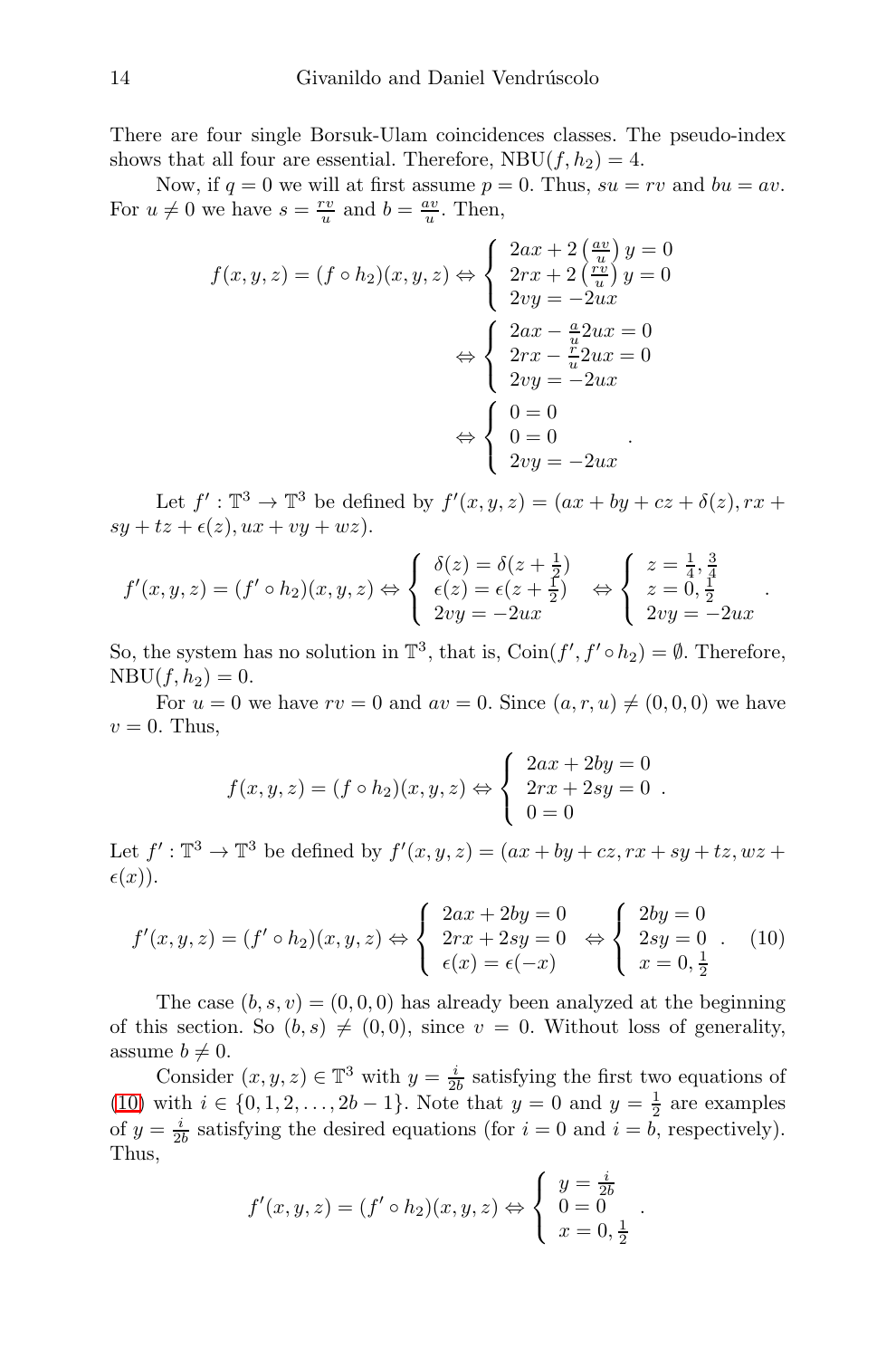Let  $f'' : \mathbb{T}^3 \to \mathbb{T}^3$  be given by

 $f''(x, y, z) = (ax + by + cz + \epsilon(z), rx + sy + tz + \epsilon(y), wz + \epsilon(x)).$ Then,  $f''$  is homotopic to  $f$  the

$$
f''(x, y, z) = (f'' \circ h_2)(x, y, z) \Leftrightarrow \begin{cases} y + \epsilon(z) = \frac{i\theta}{2b} + \epsilon(z + \frac{1}{2}) \\ y = 0, \frac{1}{2} \\ x = 0, \frac{1}{2} \end{cases}
$$

$$
\Leftrightarrow \begin{cases} z = 0, \frac{1}{2} \\ y = 0, \frac{1}{2} \\ x = 0, \frac{1}{2} \end{cases}
$$

Therefore,

$$
\text{BUCoin}(f'', h_2) = \left\{ \begin{array}{c} \left[ (0, 0, 0), (0, 0, \frac{1}{2}) \right], \left[ (0, \frac{1}{2}, 0), (0, \frac{1}{2}, \frac{1}{2}) \right] \\ \left[ (\frac{1}{2}, 0, 0), (\frac{1}{2}, 0, \frac{1}{2}) \right], \left[ (\frac{1}{2}, \frac{1}{2}, 0), (\frac{1}{2}, \frac{1}{2}, \frac{1}{2}) \right] \end{array} \right\}
$$

with all four Borsuk-Ulam coincidence classes essential. Therefore,

$$
NBU(f, h_2) = 4.
$$

If  $q = 0$  and  $p \neq 0$ , we have  $bu = av$  and  $su \neq rv$ . If  $u \neq 0$  then  $b = \frac{av}{u}$ . That way,

$$
f(x,y,z) = (f \circ h_2)(x,y,z) \Leftrightarrow \begin{cases} 2ax + 2\left(\frac{av}{u}\right)y = 0 \\ 2rx + 2sy = 0 \\ 2vy = -2ux \end{cases} \Leftrightarrow \begin{cases} 0 = 0 \\ 2rx + 2sy = 0 \\ 2vy = -2ux \end{cases}.
$$

Consider  $f': \mathbb{T}^3 \to \mathbb{T}^3$  given by

$$
f'(x, y, z) = (ax + by + cz + \epsilon(x), rx + sy + tz, ux + vy + wz).
$$
  

$$
f'(x, y, z) = (f' \circ h_2)(x, y, z) \Leftrightarrow \begin{cases} \epsilon(x) = \epsilon(-x) \\ 2rx + 2sy = 0 \\ 2vy = -2ux \end{cases} \Leftrightarrow \begin{cases} x = 0, \frac{1}{2} \\ 2sy = 0 \\ 2vy = 0 \end{cases}.
$$

We know  $(s, v) \neq (0, 0)$  since  $p \neq 0$ . Moreover,  $y = 0$  and  $y = \frac{1}{2}$  satisfy the above system. Using the same technique applied to the system [\(10\)](#page-13-0), for  $f'' : \mathbb{T}^3 \to \mathbb{T}^3$  defined by  $f''(x, y, z) = (ax + by + cz + \epsilon(x), rx + sy + tz +$  $\epsilon(z)$ ,  $ux + vy + wz + \epsilon(y)$ , we conclude that  $NBU(f, h_2) = 4$ .

If  $u = 0$  we have  $av = 0$ . From the beginning  $a \neq 0$ , so  $v = 0$ , which contradicts the fact that  $p \neq 0$ . Therefore,  $u \neq 0$ .

In the second subcase, the set  $\{c, t, w\}$  has an odd integer and two even numbers. Without loss of generality, suppose c odd. So,

<span id="page-14-0"></span>
$$
f(x,y,z) = (f \circ h_2)(x,y,z) \Leftrightarrow \begin{cases} 2ax + 2by = k_1 + \frac{1}{2} \\ 2rx + 2sy = k_2 \\ 2ux + 2vy = k_3 \end{cases},
$$
 (11)

with  $k_1, k_2, k_3 \in \mathbb{Z}$ . We will find possible system solutions [\(11\)](#page-14-0) in  $\mathbb{R}^3$  and then project them in  $\mathbb{T}^3$ . Studying the system [\(11\)](#page-14-0), from the first and third equations, we have that  $(x, y, z) \in \mathbb{R}^3$  with

$$
x = \frac{2qk_1 + q - 2abk_3 + 2buk_1 + bu}{4qa} \quad \text{and} \quad y = \frac{2ak_3 - 2uk_1 - u}{4q}
$$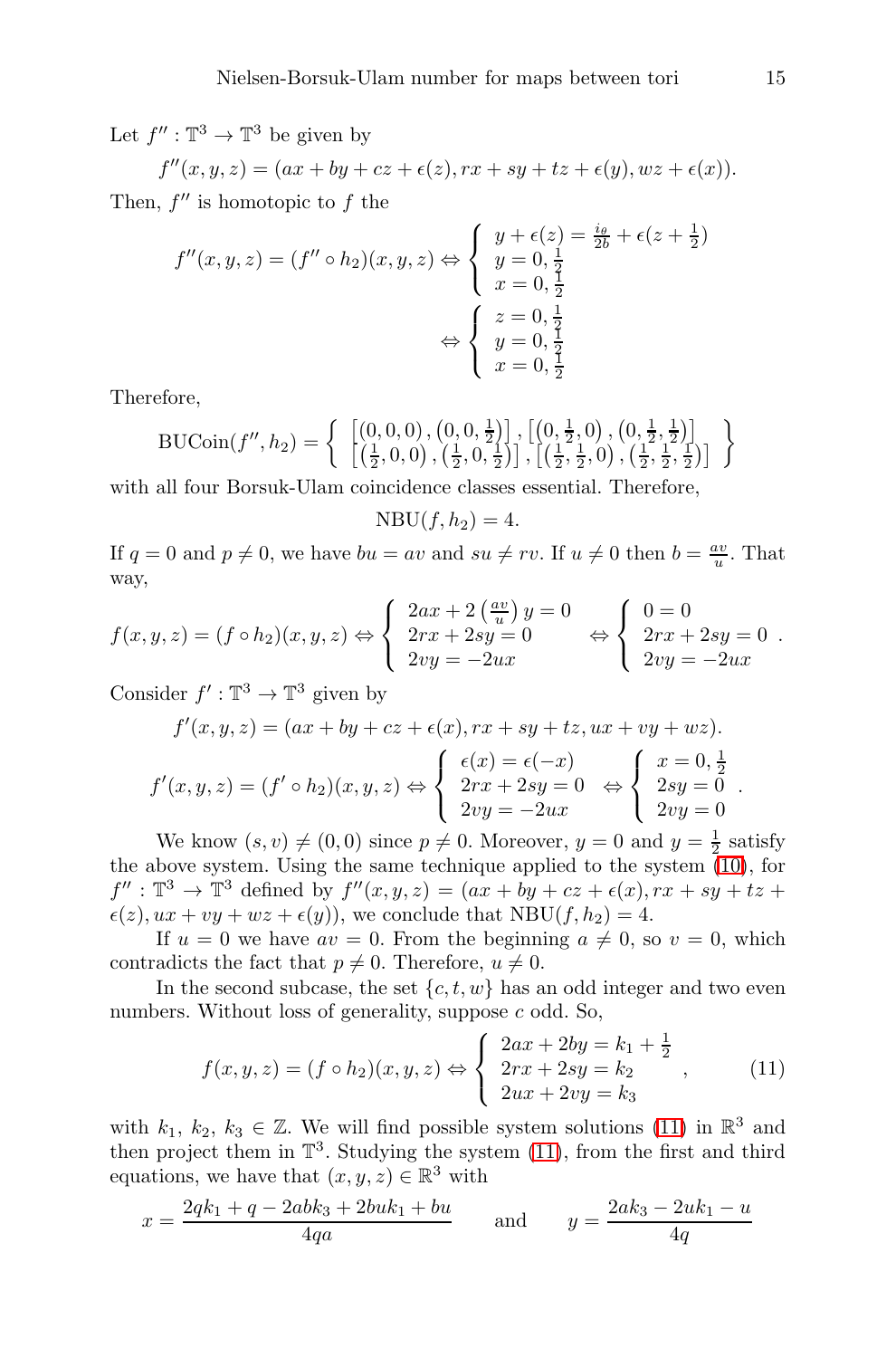being possible solutions, for  $q \neq 0$ .

Projecting these possible solutions in  $\mathbb{T}^3$ , we have

$$
Coin(f, f \circ h_2) \subseteq S = \{(x, y, z) \in \mathbb{T}^3 \mid 4qax = 0 \text{ and } 4qy = 0\},\
$$

since  $(2qk_1 + q - 2abk_3 + 2buk_1 + bu) \in \mathbb{Z}$  and  $(2ak_3 - 2uk_1 - u) \in \mathbb{Z}$ . Consider  $(x, y, z) \in S \cap \text{Coin}(f, f \circ h_2)$ , then

$$
f(x,y,z) = (f \circ h_2)(x,y,z) \Leftrightarrow \begin{cases} x = \frac{i}{4qa} \\ y = \frac{j}{4q} \\ 0 = 0 \end{cases}
$$

where  $i \in \{0, 1, 2, \ldots, 4qa - 1\}$  and  $j \in \{0, 1, \ldots, 4q - 1\}$ .

Define  $f' : \mathbb{T}^3 \to \mathbb{T}^3$  by  $f'(x, y, z) = (ax + by + cz +, rx + sy + tz, ux +$  $vu + wz + \epsilon(x)$ ).

<span id="page-15-0"></span>
$$
f'(x, y, z) = (f' \circ h_2)(x, y, z) \Leftrightarrow \begin{cases} x = \frac{i}{4g} \\ y = \frac{j}{4g} \\ x = 0, \frac{1}{2} \end{cases} . \tag{12}
$$

.

If  $(0, y, z)$  and  $\left(\frac{1}{2}, y, z\right)$  are not in Coin $(f, f \circ h_2)$ , then the system [\(12\)](#page-15-0) has no solution. So,  $\widehat{\text{Coin}}(f', f' \circ h_2) = \emptyset$ . Therefore,  $\text{NBU}(f, h_2) = 0$ . If  $(0, y, z)$  and  $\left(\frac{1}{2}, y, z\right)$  are in Coin $(f, f \circ h_2)$ , for some y and z, so considering  $f'' : \mathbb{T}^3 \to \mathbb{T}^3$ given by  $f''(x, y, z) = (ax + by + cz + \epsilon(y), rx + sy + tz, ux + vy + wz + \epsilon(x)),$ then we have that  $f''$  is homotopic to  $f$  and

$$
f''(x, y, z) = (f'' \circ h_2)(x, y, z) \Leftrightarrow \begin{cases} \epsilon(y) = \epsilon(-y) \\ y = \frac{j}{4q} \\ x = 0, \frac{1}{2} \end{cases} \Leftrightarrow \begin{cases} y = 0, \frac{1}{2} \\ y = \frac{j}{4q} \\ x = 0, \frac{1}{2} \end{cases}
$$

However  $(0,0,z)$ ,  $(\frac{1}{2},0,z)$ ,  $(0,\frac{1}{2},z)$ ,  $(\frac{1}{2},\frac{1}{2},z) \in \mathbb{T}^3$  are not in Coin $(f, f \circ h_2)$ , EXECT  $(0,0,2), (2,0,2), (2,2,2), (2,2,2) \subseteq \mathbb{R}$  are not in  $\text{Com}(J, J \cap \mathbb{R}^2)$ , since they do not satisfy the first equation of the system [\(11\)](#page-14-0). Therewith,  $\frac{j}{4q} \neq 0$  and  $\frac{j}{4q} \neq \frac{1}{2}$ . Therefore Coin $(f'', f'' \circ h_2) = \emptyset$  and NBU $(f, h_2) = 0$ .

For  $q = 0$  suppose, firstly, that  $p = 0$ . Thus,  $su = rv$  and  $bu = av$ . Considering  $u \neq 0$  we have  $s = \frac{rv}{u}$  and  $b = \frac{av}{u}$ . Therewith,

$$
f(x, y, z) = (f \circ h_2)(x, y, z) \Leftrightarrow \begin{cases} 2ax + 2\left(\frac{av}{u}\right)y = \frac{1}{2} \\ 2rx + 2\left(\frac{rv}{u}\right)y = 0 \\ 2vy = -2ux \end{cases}
$$

$$
\Leftrightarrow \begin{cases} 2ax - \frac{a}{v}2ux = \frac{1}{2} \\ 2rx - \frac{r}{u}2ux = 0 \\ 2vy = -2ux \end{cases}
$$

$$
\Leftrightarrow \begin{cases} 0 = \frac{1}{2} \\ 0 = 0 \\ 2vy = -2ux \end{cases}
$$

So,  $\text{Coin}(f, f \circ h_2) = \emptyset$ . Therefore, NBU $(f, h_2) = 0$ .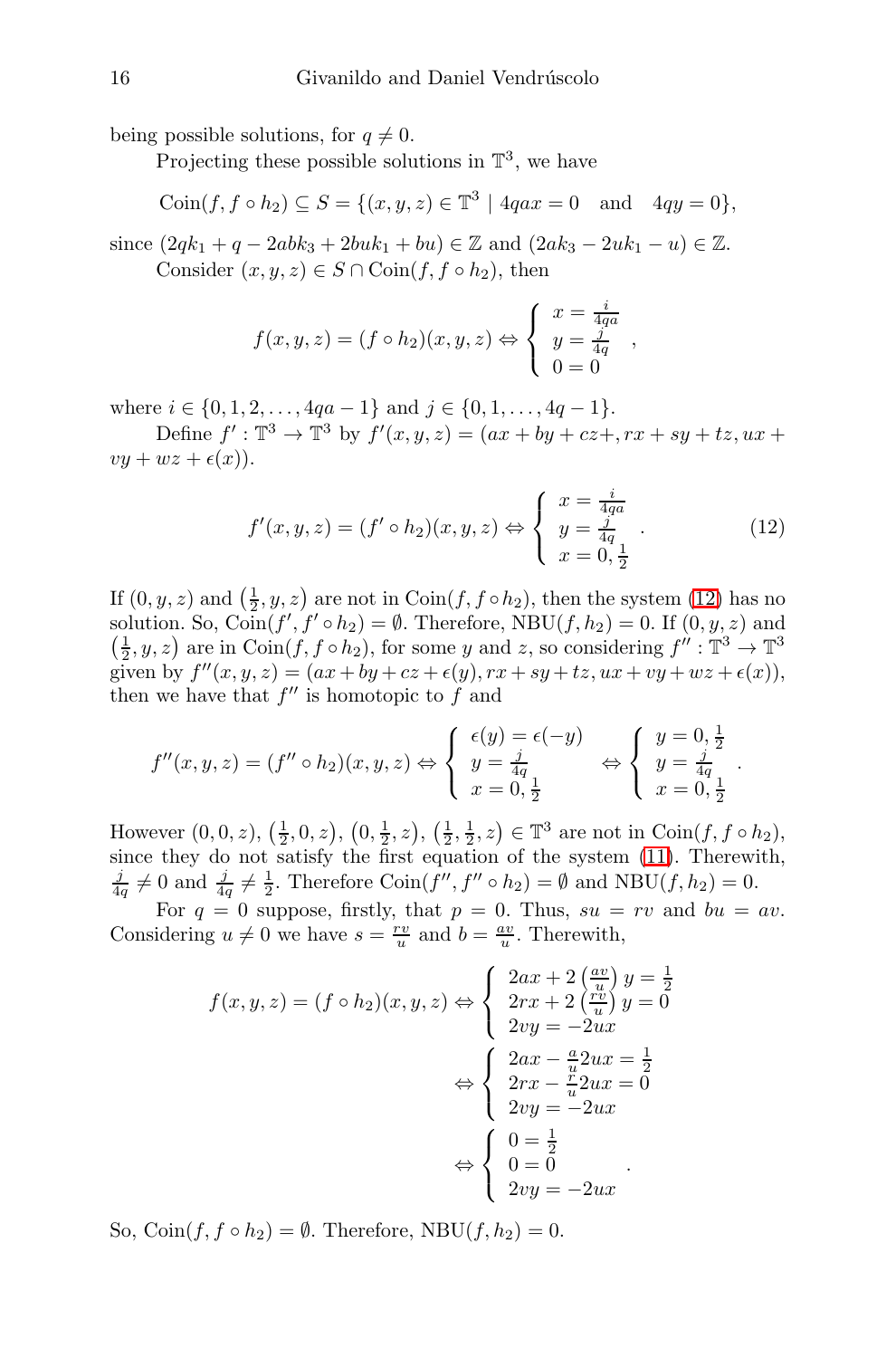Considering  $u = 0$  we have  $rv = 0$  and  $av = 0$ . Since  $(a, r, u) \neq (0, 0, 0)$ , it follows that  $v = 0$ . Thus,

$$
f(x, y, z) = (f \circ h_2)(x, y, z) \Leftrightarrow \begin{cases} 2ax + 2by = \frac{1}{2} \\ 2rx + 2sy = 0 \\ 0 = 0 \end{cases}.
$$

Let  $f': \mathbb{T}^3 \to \mathbb{T}^3$  be defined by  $f'(x, y, z) = (ax + by + cz, rx + sy + tz, wz +$  $\epsilon(x)$ .

<span id="page-16-0"></span>
$$
f'(x, y, z) = (f' \circ h_2)(x, y, z) \Leftrightarrow \begin{cases} 2ax + 2by = \frac{1}{2} \\ 2rx + 2sy = 0 \\ \epsilon(x) = \epsilon(-x) \end{cases} \Leftrightarrow \begin{cases} 2by = \frac{1}{2} \\ 2sy = 0 \\ x = 0, \frac{1}{2} \end{cases} (13)
$$

If  $b = 0$  then NBU(f, h<sub>2</sub>) = 0. For  $b \neq 0$  consider  $y = \frac{i}{4b}$  satisfying the first two equations of [\(13\)](#page-16-0), with  $i \in \{1, 3, 5, ..., 4b-1\}$ , note that  $y = 0$  and  $y = \frac{1}{2}$ do not satisfy such condition. Thus,

$$
f'(x, y, z) = (f' \circ h_2)(x, y, z) \Leftrightarrow \begin{cases} y = \frac{i}{4b} \\ 0 = 0 \\ x = 0, \frac{1}{2} \end{cases}
$$

.

.

Let  $f'': \mathbb{T}^3 \to \mathbb{T}^3$  be given by  $f''(x, y, z) = (ax + by + cz, rx + sy + tz + z)$  $\epsilon(y), wz + \epsilon(x)).$ 

$$
f''(x, y, z) = (f'' \circ h_2)(x, y, z) \Leftrightarrow \begin{cases} y = \frac{i}{4b} \\ \epsilon(y) = \epsilon(-y) \\ x = 0, \frac{1}{2} \end{cases} \Leftrightarrow \begin{cases} y = \frac{i}{4b} \\ y = 0, \frac{1}{2} \\ x = 0, \frac{1}{2} \end{cases}
$$

Therefore,  $\text{Coin}(f'', f'' \circ h_2) = \emptyset$  and  $\text{NBU}(f, h_2) = 0$ .

Now, if  $q = 0$  and  $p \neq 0$  then  $bu = av$  and  $su \neq rv$ . If  $u \neq 0$  then  $b = \frac{av}{u}$ . That way,

$$
f(x,y,z) = (f \circ h_2)(x,y,z) \Leftrightarrow \begin{cases} 2ax + 2\left(\frac{av}{u}\right)y = \frac{1}{2} \\ 2rx + 2sy = 0 \\ 2vy = -2ux \end{cases} \Leftrightarrow \begin{cases} 0 = \frac{1}{2} \\ 2rx + 2sy = 0 \\ 2vy = -2ux \end{cases}.
$$

Therefore,  $\text{Coin}(f, f \circ h_2) = \emptyset$  and  $\text{NBU}(f, h_2) = 0$ .

If  $u = 0$  we have  $av = 0$ . From the beginning  $a \neq 0$ , so  $v = 0$ , contradicting the fact that  $p \neq 0$ . Therefore,  $u \neq 0$ .

The third subcase, in which the set  $\{c, t, w\}$  has two odd numbers and an even number, is similar to the second case, and the Nielsen-Borsuk-Ulam number is also zero.

In the fourth and last subcase,  $c, t, w$  are odd. For  $q \neq 0$  we conclude, similarly to the previous cases, that  $NBU(f, h_2) = 0$ .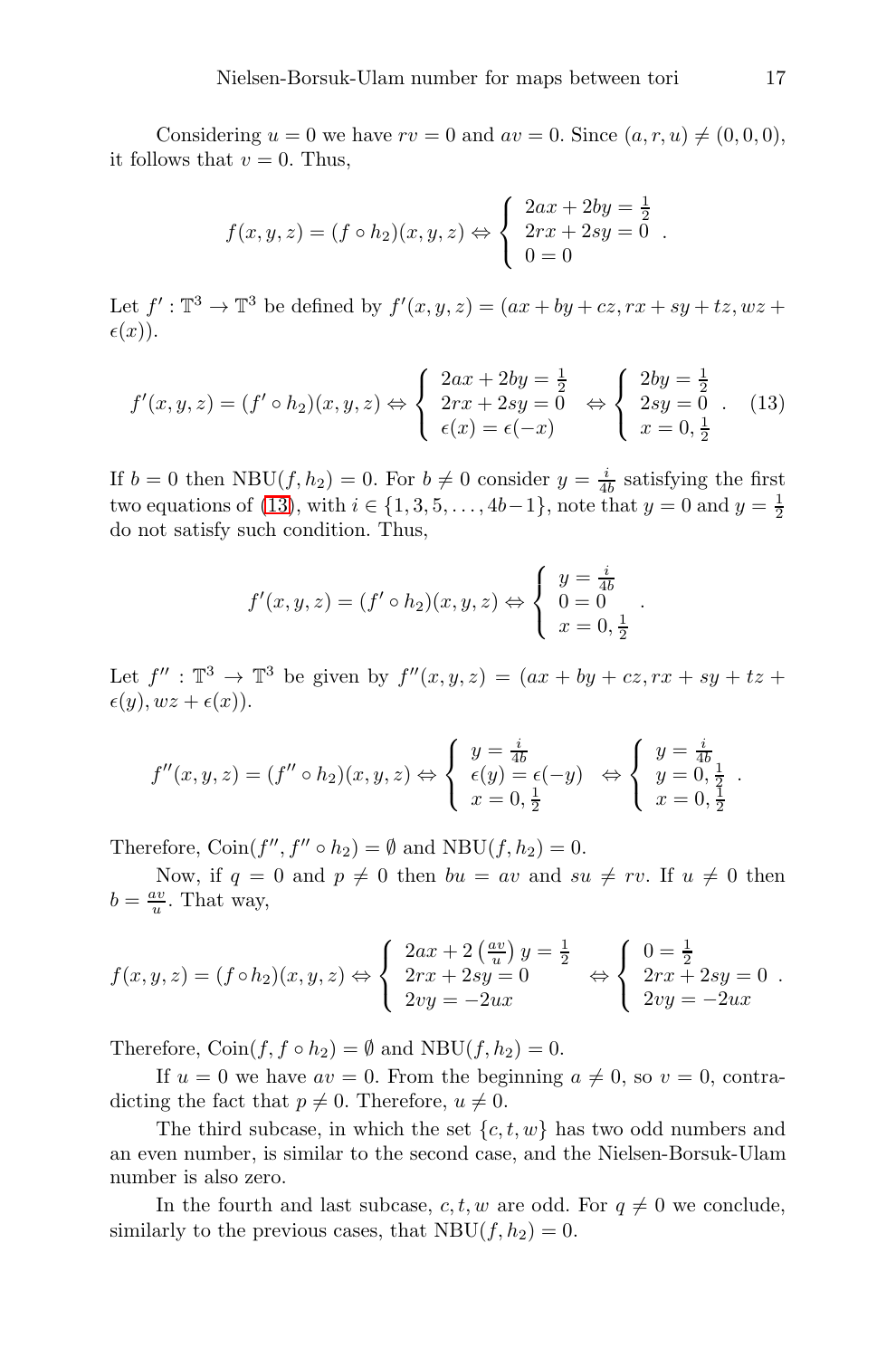If  $q = 0$ ,  $p = 0$  and  $u \neq 0$ , we have

$$
f(x,y,z) = (f \circ h_2)(x,y,z) \Leftrightarrow \begin{cases} 2ax + 2\left(\frac{av}{u}\right)y = \frac{1}{2} \\ 2rx + 2\left(\frac{rv}{u}\right)y = \frac{1}{2} \\ 2vy = \frac{1}{2} - 2ux \end{cases}
$$

$$
\Leftrightarrow \begin{cases} 2ax + \frac{a}{2u} - \frac{a}{u}2uy = \frac{1}{2} \\ 2rx + \frac{r}{2u} - \frac{r}{u}2uy = \frac{1}{2} \\ 2vy = \frac{1}{2} - 2ux \end{cases}
$$

$$
\Leftrightarrow \begin{cases} \frac{a}{2u} = \frac{1}{2} \\ \frac{r}{2u} = \frac{1}{2} \\ 2vy = \frac{1}{2} - 2ux \end{cases}
$$

If  $\frac{a}{2u} \neq \frac{1}{2}$  or  $\frac{r}{2u} \neq \frac{1}{2}$ , it follows that NBU(f, h<sub>2</sub>) = 0, because the system above has no solution in  $\mathbb{T}^3$ . Otherwise, if  $\frac{a}{2u} = \frac{1}{2}$  and  $\frac{r}{2u} = \frac{1}{2}$  then NBU( $f, h_2$ ) = 0, just consider  $f' : \mathbb{T}^3 \to \mathbb{T}^3$  defined by  $f'(x, y, z)$  =  $(ax + by + cz + \delta(z), rx + sy + tz + \epsilon(z), ux + vy + wz).$ 

If  $q = 0$ ,  $p = 0$  and  $u = 0$ , we have  $v = 0$ . Then,

$$
f(x, y, z) = (f \circ h_2)(x, y, z) \Leftrightarrow \begin{cases} 2ax + 2by = \frac{1}{2} \\ 2rx + 2sy = \frac{1}{2} \\ 0 = 0 \end{cases}.
$$

Define  $f': \mathbb{T}^3 \to \mathbb{T}^3$  by  $f'(x, y, z) = (ax + by + cz, rx + sy + tz, wz + \epsilon(x)).$ So,  $f'$  is homotopic to  $f$  and

$$
f'(x, y, z) = (f' \circ h_2)(x, y, z) \Leftrightarrow \begin{cases} 2ax + 2by = \frac{1}{2} \\ 2rx + 2sy = \frac{1}{2} \\ x = 0, \frac{1}{2} \end{cases} \Leftrightarrow \begin{cases} 2by = \frac{1}{2} \\ 2sy = \frac{1}{2} \\ x = 0, \frac{1}{2} \end{cases}.
$$

We know  $(b, s) \neq (0, 0)$ , because  $(b, s, v) \neq (0, 0, 0)$ . Clearly the NBU $(f, h_2)$  = 0 if  $b = 0$  or  $s = 0$ . For  $b \neq 0$  and  $s \neq 0$ , we can use the same technique applied to the system [\(13\)](#page-16-0), and conclude that  $NBU(f, h_2) = 0$ .

Lastly, for  $q = 0$  and  $p \neq 0$ , we have  $u \neq 0$ ,  $b = \frac{av}{u}$  and  $su \neq rv$ . Thus,

$$
f(x, y, z) = (f \circ h_2)(x, y, z) \Leftrightarrow \begin{cases} \frac{a}{2u} = \frac{1}{2} \\ 2rx + 2sy = \frac{1}{2} \\ 2vy = \frac{1}{2} - 2ux \end{cases}.
$$

If  $\frac{a}{2u} \neq \frac{1}{2}$ , it follows that  $\text{Coin}(f, f \circ h_2) = \emptyset$ . Otherwise, let  $f' : \mathbb{T}^3 \to \mathbb{T}^3$  be given by  $f'(x, y, z) = (ax + by + cz + \epsilon(x), rx + sy + tz, ux + vy + wz)$ . Then,

<span id="page-17-0"></span>
$$
f'(x, y, z) = (f' \circ h_2)(x, y, z) \Leftrightarrow \begin{cases} x = 0, \frac{1}{2} \\ 2sy = \frac{1}{2} \\ 2vy = \frac{1}{2} \end{cases} .
$$
 (14)

Note that  $(s, v) \neq (0, 0)$  (because  $p \neq 0$ ) and  $(x, y, z) \in \mathbb{T}^3$  with  $y = 0$ or  $y = \frac{1}{2}$  are not solutions to the system above. If  $s = 0$  or  $v = 0$  then  $\text{Coin}(f', f' \circ h_2) = \emptyset$ . If  $s \neq 0$  and  $v \neq 0$ , consider  $(x, y, z) \in \mathbb{T}^3$  such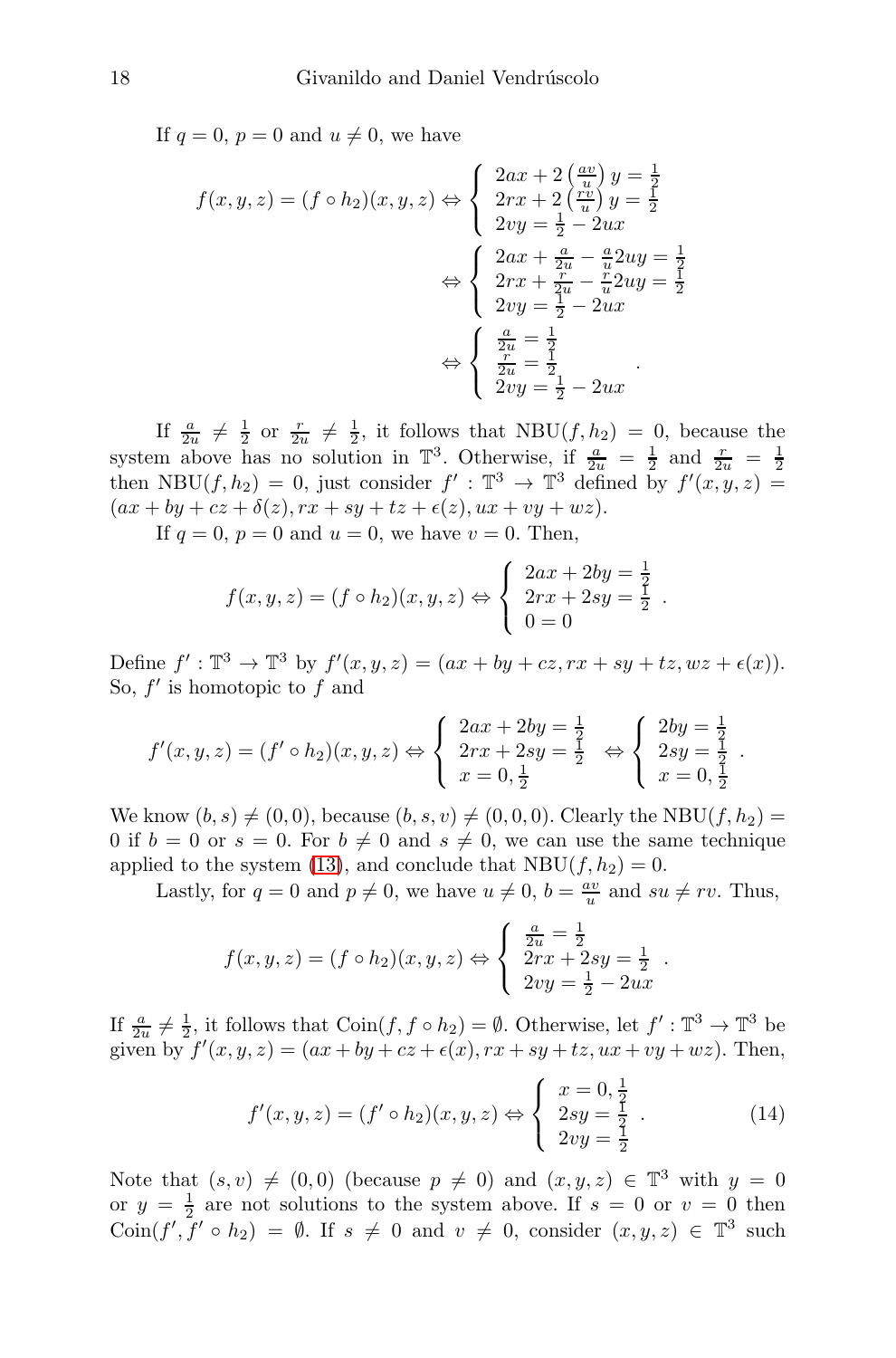that  $y = \frac{i}{4s}$ , satisfies the last two equations of the system [\(14\)](#page-17-0), where  $i \in$  $\{1, 3, \ldots, 4s - 1\}$ . So,

$$
f'(x, y, z) = (f' \circ h_2)(x, y, z) \Leftrightarrow \begin{cases} x = 0, \frac{1}{2} \\ y = \frac{i}{4s} \\ 0 = 0 \end{cases}
$$

For  $f'': \mathbb{T}^3 \to \mathbb{T}^3$  defined by  $f''(x, y, z) = (ax + by + cz + \epsilon(x), rx + sy + z)$  $tz, ux + vy + wz + \epsilon(y)$ ).

<span id="page-18-0"></span>
$$
f''(x, y, z) = (f'' \circ h_2)(x, y, z) \Leftrightarrow \begin{cases} x = 0, \frac{1}{2} \\ y = \frac{i}{4s} \\ y = 0, \frac{1}{2} \end{cases} . \tag{15}
$$

.

Since  $y = 0$  and  $y = \frac{1}{2}$  do not satisfy the second equation of [\(15\)](#page-18-0), it follows that  $\operatorname{Coin}(f'', f'' \circ h_2) = \emptyset$ , and  $\operatorname{NBU}(f, h_2) = 0$ .

## 6. Nielsen-Borsuk-Ulam number in  $\mathbb{T}^n$ ,  $n > 3$

For the n–torus, with  $n > 3$ , there is no classification of free involutions in the literature. That way, the study of the Nielsen-Borsuk-Ulam number in this particular space cannot be made in general. What we can do is consider a free involution  $\tau$  and calculate the Borsuk-Ulam number  $NBU(f, \tau)$  for any map  $f: \mathbb{T}^n \to \mathbb{T}^n$ .

Consider the following free involutions in  $\mathbb{T}^n$ :

$$
\tau_1(x_1, x_2, \dots, x_{n-1}, x_n) = \left(x_1, x_2, \dots, x_{n-1}, x_n + \frac{1}{2}\right)
$$
  

$$
\tau_3(x_1, x_2, \dots, x_{n-1}, x_n) = \left(x_1, x_2, \dots, x_{n-2}, -x_{n-1}, x_n + \frac{1}{2}\right)
$$
  

$$
\tau_4(x_1, x_2, \dots, x_{n-1}, x_n) = \left(x_1 + x_2, -x_2, x_3, \dots, x_{n-1}, x_n + \frac{1}{2}\right).
$$

Observe that the mentioned involutions are generalizations to the  $n$ -torus of the involutions  $h_1$ ,  $h_3$  and  $h_4$  of 3−torus. Applying the same method used previously in  $\mathbb{T}^3$  to these involutions, we can demonstrate that the Nielsen-Borsuk-Ulam number is zero for those involutions, i.e., for any map  $f: \mathbb{T}^n \to$  $\mathbb{T}^n$  we have

$$
NBU(f, \tau_1) = 0, \qquad NBU(f, \tau_3) = 0 \quad \text{and} \quad NBU(f, \tau_4) = 0.
$$

For the free involution

$$
\tau_2(x_1, x_2, \ldots, x_{n-1}, x_n) = \left(-x_1, -x_2, \ldots, -x_{n-1}, x_n + \frac{1}{2}\right)
$$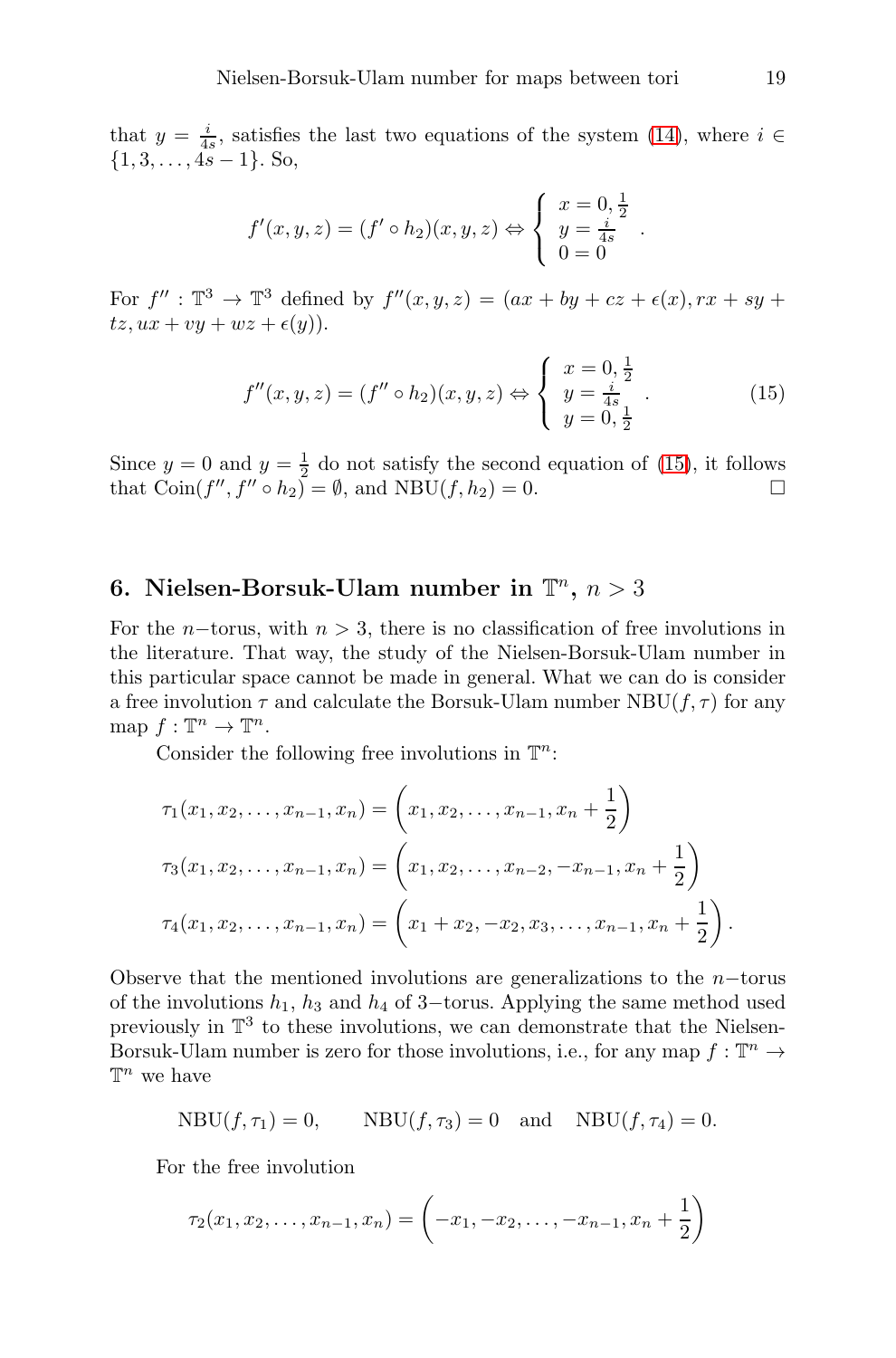in  $\mathbb{T}^n$ , we have  $NBU(f, \tau_2) \neq 0$  for some map  $f : \mathbb{T}^n \to \mathbb{T}^n$ . Indeed, let  $g: \mathbb{T}^n \to \mathbb{T}^n$  be a map such that

$$
g_{\#} = \begin{pmatrix} 1 & 0 & 0 & \cdots & 0 & 2b_1 \\ 0 & 1 & 0 & \cdots & 0 & 2b_2 \\ 0 & 0 & 1 & \cdots & 0 & 2b_3 \\ \vdots & \vdots & \vdots & \ddots & \vdots & \vdots \\ 0 & 0 & 0 & \cdots & 1 & 2b_{n-1} \\ 0 & 0 & 0 & \cdots & 0 & 2b_n \end{pmatrix}
$$

where  $b_i \in \mathbb{Z}$ , i.e.,

$$
g(x_1,...,x_{n-1},x_n) = (x_1,...,x_{n-1}, 2b_1x_1 + 2b_2x_2 + ... + 2b_nx_n).
$$
  
Let  $g': \mathbb{T}^n \to \mathbb{T}^n$  be defined by

 $g'(x_1,\ldots,x_{n-1},x_n)=(x_1,\ldots,x_{n-1},2b_1x_1+2b_2x_2+\ldots+2b_nx_n+\epsilon(x_n)),$ where  $\epsilon : \mathbb{T}^1 \to \mathbb{T}^1$  is given by  $\epsilon(x) = \frac{1}{n_0} \operatorname{sen}(2\pi x)$ , with  $n_0 \in \mathbb{N}$  conveniently chosen. Note that  $g'$  is homotopic to  $g$  and

$$
g'(x_1, ..., x_n) = (g' \circ \tau_2)(x_1, ..., x_n) \Leftrightarrow \begin{cases} x_1 = 0, \frac{1}{2} \\ x_2 = 0, \frac{1}{2} \\ \vdots \\ x_n = 0, \frac{1}{2} \end{cases}
$$

.

Then, we have that the cardinality of the coincidence set of pair  $(g', g' \circ \tau_2)$  is equal to  $2^n$ ,  $\#\operatorname{Coin}(g', g' \circ \tau_2) = 2^n$ , and the cardinality of the Borsuk-Ulam coincidence set of pair  $(g', \tau_2)$  is  $2^{n-1}$ , #BUCoin $(g', \tau_2) = 2^{n-1}$ . Therefore, there exists  $2^{n-1}$  essential Borsuk-Ulam coincidence classes. Thus, we can conclude that  $NBU(g, \tau_2) = 2^{n-1}$ .

The results obtained here for the Nielsen-Borsuk-Ulam number in low dimension *n*−torus, *n* = 1, 2, 3, and the example of the map *g* in  $\mathbb{T}^n$  above, induces the formulation of the following conjecture:

**Conjecture 6.1.** Let  $f : \mathbb{T}^n \to \mathbb{T}^n$  be a map and  $\tau$  a free involution in  $\mathbb{T}^n$ . *Then*

$$
NBU(f,\tau) = \begin{cases} 2^{n-1} & or \\ 0. \end{cases}
$$

#### <span id="page-19-3"></span>References

- [1] A. Bauval, D. L. Gonçalves, and C. Hayat, The Borsuk-Ulam theorem for the Seifert manifolds having flat geometry. https://arxiv.org/pdf/1807.00159.pdf, 2018.
- <span id="page-19-1"></span>[2]  $F. S.$  Cotrim and D. Vendrúscolo. Nielsen coincidence theory applied to Borsuk-Ulam geometric problems. Topology Appl., 159(18) (2012), 3738–3745.
- <span id="page-19-2"></span>[3] F. S. Cotrim and D. Vendrúscolo. The Nielsen Borsuk-Ulam number. Bull. Belg. Math. Soc. Simon Stevin,24(4) (2017), 613–619.
- <span id="page-19-0"></span>[4] D. L. Gonçalves. The Borsuk-Ulam theorem for surfaces. Quaest. Math.,  $29(1)$ (2006), 117–123.